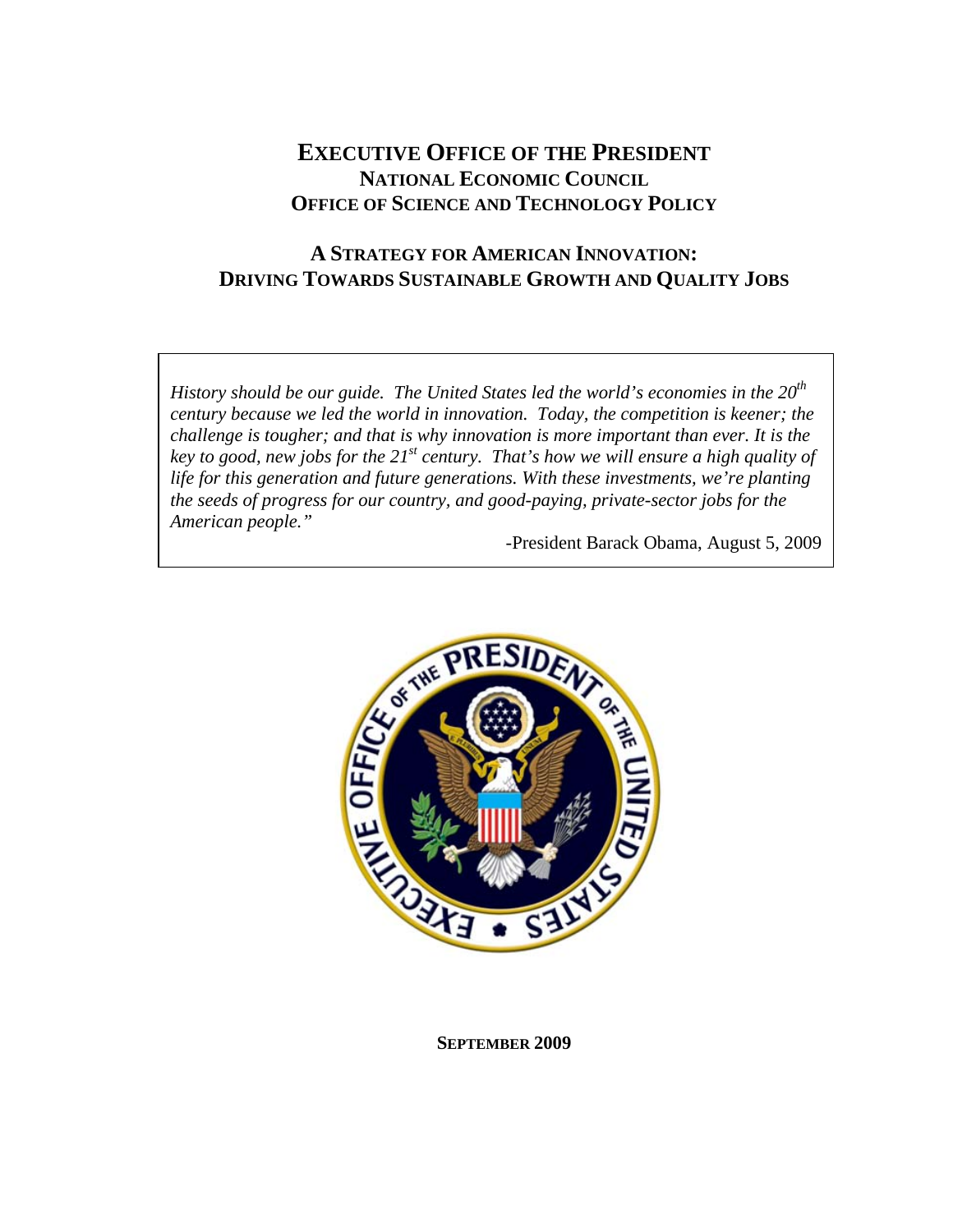#### **EXECUTIVE SUMMARY**

Since taking office, President Obama has taken historic steps to lay the foundation for the innovation economy of the future. The Obama Innovation Strategy builds on well over \$100 billion of Recovery Act funds that support innovation, additional support for education, infrastructure and others in the Recovery Act and the President's Budget, and novel regulatory and executive order initiatives. It seeks to harness the inherent ingenuity of the American people and a dynamic private sector to ensure that the next expansion is more solid, broad-based, and beneficial than previous ones. It focuses on critical areas where sensible, balanced government policies can lay the foundation for innovation that leads to quality jobs and shared prosperity. It has three parts:



- **1.** Invest in the Building Blocks of American Innovation. We must first ensure that our economy is given all the necessary tools for successful innovation, from investments in research and development to the human, physical, and technological capital needed to perform that research and transfer those innovations.
	- **Restore American leadership in fundamental research.** President Obama implemented the largest increase in basic R&D in history, which will lay the foundation for new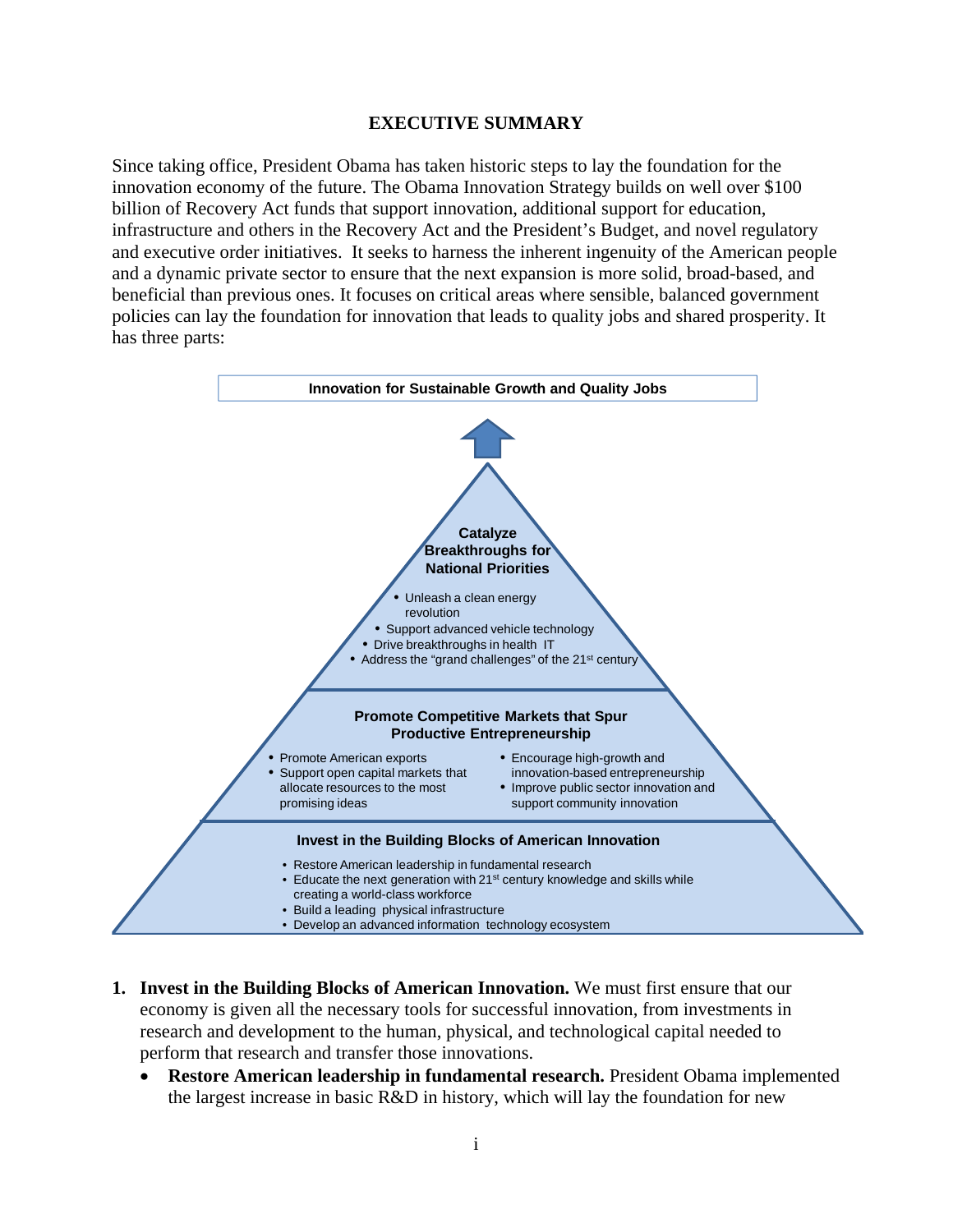discoveries and new technologies that will improve our lives and create the industries of the future.

- Educate the next generation with 21<sup>st</sup> century knowledge and skills while creating a **world-class workforce.** President Obama has proposed initiatives to dramatically improve teaching and learning in K-12 education, expand access to higher education and training, and promote student achievement and careers in STEM (Science, Technology, Engineering, and Mathematics) fields.
- **Build a leading physical infrastructure.** Through the Recovery Act, the President has committed to a historic investment in our nation's roads, bridges, transit, and air transportation networks to connect our people and our businesses.
- **Develop an advanced information technology ecosystem.** For America to lead the world in the technologies of the future, President Obama believes that all Americans must have affordable  $21<sup>st</sup>$  century access to the Internet.
- **2. Promote Competitive Markets that Spur Productive Entrepreneurship.** It is imperative to create a national environment ripe for entrepreneurship and risk taking that allows U.S. companies to be internationally competitive in a global exchange of ideas and innovation. Through competitive markets, innovations diffuse and scale appropriately across industries and globally.
	- Promote American exports. Exports will play an increasingly critical role in the future of the American economy, and the President's plans will ensure fair and open markets for American producers.
	- **Support open capital markets that allocate resources to the most promising ideas.**  Open capital markets are one of the greatest strengths of the American economy, and the President is committed to making sure these markets work.
	- **Encourage high-growth and innovation-based entrepreneurship.** The Obama Administration believes it is essential that entrepreneurs continue to create new and vibrant businesses that lead to new jobs and economic growth.
	- **Improve public sector innovation and support community innovation.** Innovation must occur within all levels of society, including the government itself. The Obama Administration supports the broad adoption of community innovations that work and is committed to making government perform better and more efficiently, including by working more openly.
- **3. Catalyze Breakthroughs for National Priorities.** There are certain sectors of exceptional national importance where the market is unlikely to produce the desirable outcomes on its own. These include developing alternative energy sources, reducing costs and improving lives with health IT, and manufacturing advanced vehicles. In these industries where markets may fail on their own, government can be part of the solution.
	- **Unleash a clean energy revolution.** Historic investments in smart grid, energy efficiency, and renewable technologies like wind, solar, and biofuels will help unleash a wave of ingenuity and progress that creates jobs, grows our economy, and ends our dependence on oil.
	- **Support advanced vehicle technologies.** Record battery grants announced last month are part of a concerted effort to place the U.S. on the cutting edge of advanced vehicle technology, from electric cars to biofuels to advanced combustion.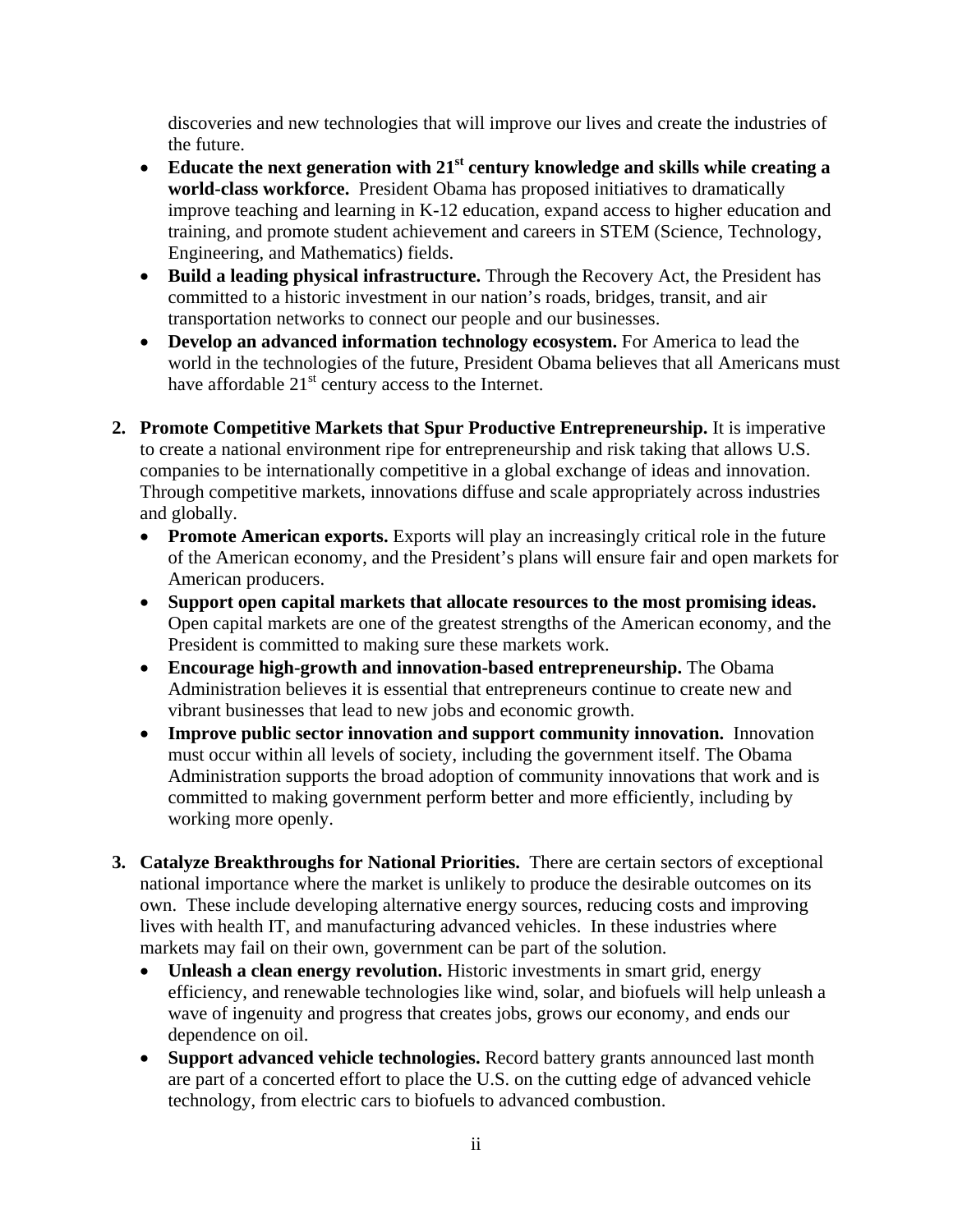- Drive innovations in health care technology. The President's health IT initiative is designed to drive technological innovation that will help prevent medical errors, improve health care quality, reduce costs, and cement U.S. leadership of this emerging industry.
- Harness science and technology to address the "grand challenges" of the 21<sup>st</sup> **century.** The President's commitment to science and technology will allow the United States to set and meet ambitious goals, such as educational software that is as effective as a personal tutor and smart anti-cancer therapeutics that deliver drugs only to tumor cells.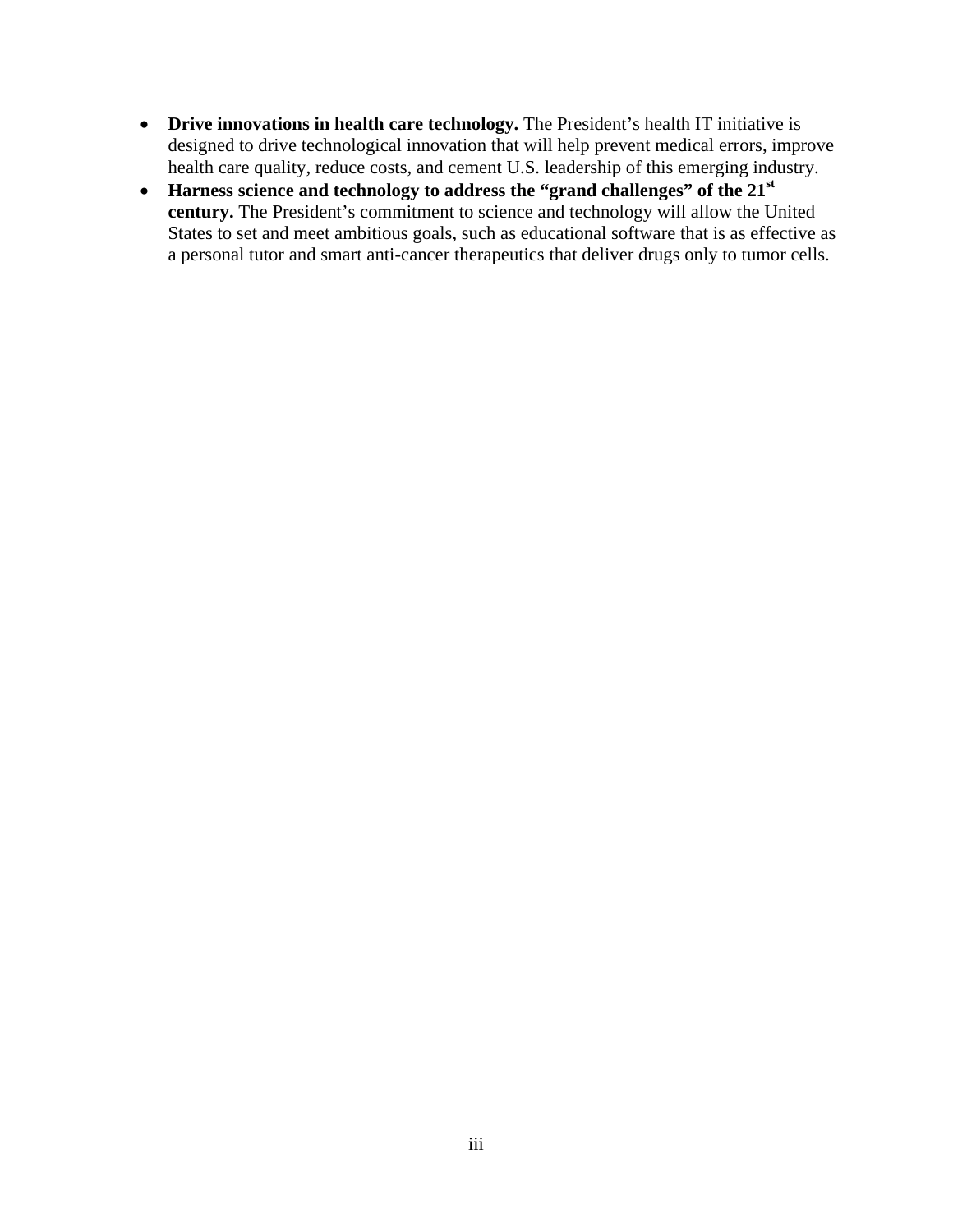## **I –PROBLEMS WITH THE BUBBLE-DRIVEN GROWTH OF THE PAST**

### A strong economy, but too reliant on precarious, bubble-driven growth, is unsustainable

Despite American economy's historic strength, our economic growth has rested for too long on an unstable foundation. Explosive growth in one sector of the economy has provided a shortterm boost while masking long-term weaknesses. In the 1990s, the technology sector climbed to new heights. The tech-heavy NASDAQ composite index rose over 650 percent between 1995 and 2000, but then lost two-thirds of its value in a single year, triggering a painful recession.

After the tech bubble burst, a new one emerged in the housing and financial sectors. During the course of the decade, the formula for buying a house changed: instead of saving to buy their dream house, many Americans found they could take out loans that by traditional standards their incomes could not support. The financial sector willingly propped up real estate prices, funneling money into real estate and finding innovative ways to spread the credit risk throughout the economy. From 2000 through 2006, house prices doubled while the financial sector grew to account for fully 40 percent of all corporate profits.

This too proved to be unsustainable. House prices lost a quarter of their value in two and a half years. The housing decline and accompanying stock market collapse wiped out over \$13 trillion in wealth in 18 months. The bursting of the bubble based on inflated home prices, maxed-out credit cards, over-leveraged banks, and overvalued assets wreaked havoc on the real economy, triggering what is expected to be the longest and deepest recession since World War II and driving the unemployment rate to its highest level in a quarter century.

This type of growth isn't just problematic when the bubble bursts, it is not entirely healthy even while it lasts. Between 2000 and 2007 the typical working-age household saw their income decline by nearly \$2,000. As middle-class incomes sank, the incomes of the top one percent skyrocketed. This phenomenon has a number of causes, but among them were the rising asset prices and the proliferation of financial sector profits.

#### A short-term focus has neglected essential fundamental investments

A short-term view of the economy masks underinvestments in essential drivers of sustainable, broadly-shared growth. It promotes temporary fixes over lasting solutions. This is patently clear when looking at how education, infrastructure, healthcare, energy, and research – all pillars of lasting prosperity – were ignored during the last bubble.

Too many children are not getting the world class education they deserve and need to thrive in this new innovative economy.

• Despite research documenting that quality matters greatly in early childhood education settings and that investments in high-quality early learning have the highest potential rates of return, the Federal government lacks the level of investment needed to transform the quality of, and enhance access to, early education for our youngest children. Studies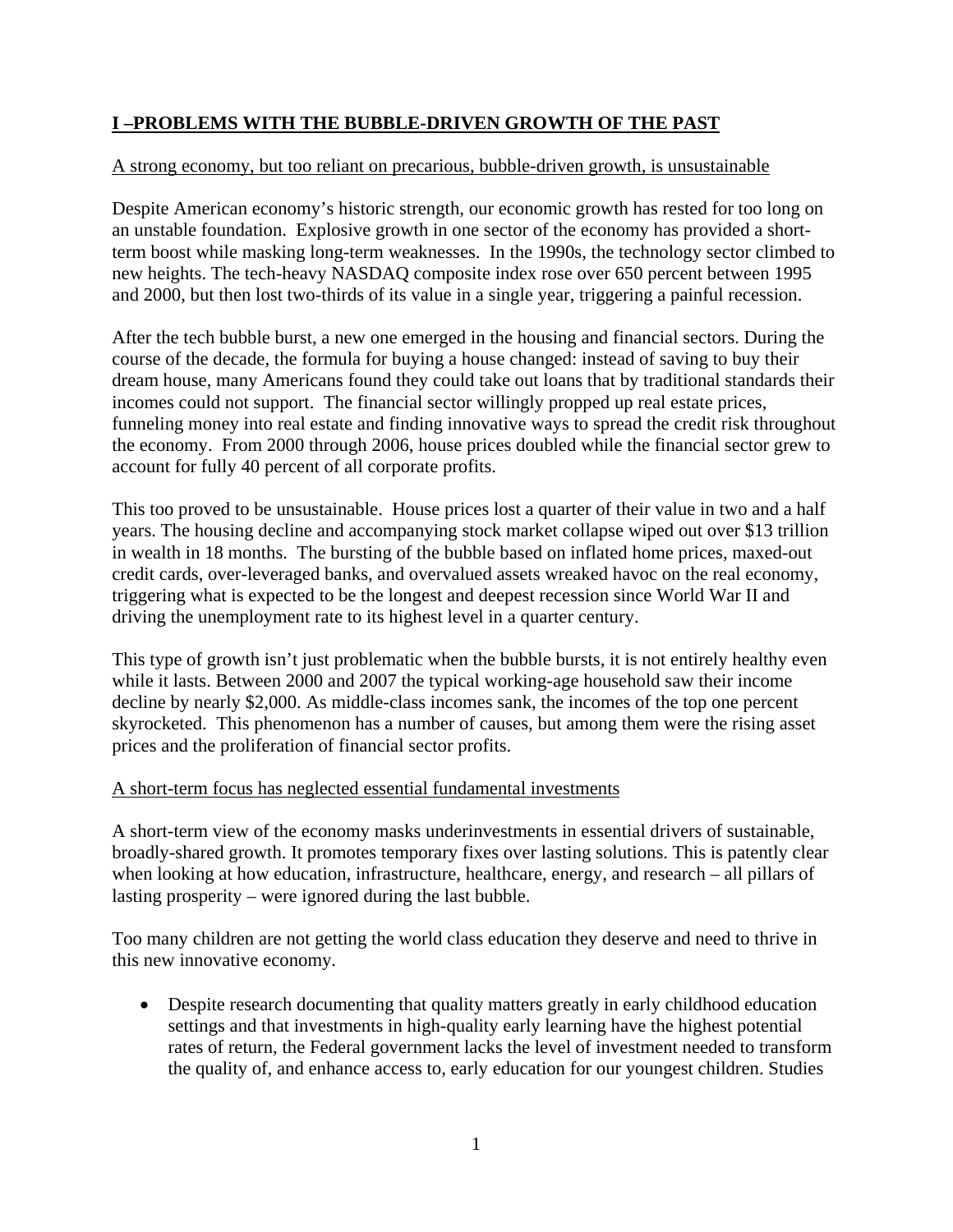show a school readiness gap as early as kindergarten –and as wide as 60 points –between children from the highest socio-economic background and their less affluent peers.

- We have neglected to provide our children with the rigorous curriculum and instruction needed to prepare them for college and career. By the end of high school, African American and Latino students have math and reading skills equivalent to those of  $8<sup>th</sup>$ grade white students. Across the nation, the students with the greatest need for a qualified and effective teacher are also exactly those students most likely to be taught by teachers who lack sufficient background in the subject they teach.
- The problems persist when students look toward continuing their education past high school. The average tuition and fees at public, four-year institutions rose 26 percent between the 2000-2001 school year and the 2008-2009 school year. As a result, while 94 percent of high school students in the top quintile of socioeconomic status continue on to post-secondary education, barely half of those in the bottom quintile do so.
- Given rising costs of four-year institutions, many Americans are turning to community colleges for quality higher education. Yet the Federal government has historically underinvested in community colleges, giving them one-third the level of support per full-time equivalent student that it gives to public four-year colleges.

Our physical and technological infrastructure has been neglected, threatening the ability of American businesses to compete with the rest of the world.

- The American Society of Civil Engineers grades our country's physical infrastructure as a "D." In 2007, drivers on our clogged highways and streets experienced over 4.2 billion hours of delay and wasted 2.8 billion gallons of fuel.
- The United States once led the world in broadband deployment, but now that leadership is in question. Wireless networks in many countries abroad are faster and more advanced than our own.
- Our electrical grid is still constructed around the same model employed immediately after World War II. Power interruptions and outages cost American individuals and businesses at least \$80 billion each year.

Health care costs have been allowed to spiral out of control, squeezing individuals and businesses at a time when they are feeling pressure on all sides.

- Since 2000, health insurance premiums have increased about 60 percent, 20 times faster than the average worker's wage.
- At the same time, the number of uninsured Americans has jumped by 7 million to 46 million.
- Overall, healthcare is consuming an increasing amount of our Nation's resources. In 1970, healthcare expenditures were 7 percent of GDP; now they are 16 percent of GDP; at this rate they will hit 20 percent of GDP by 2017.

Our economy has remained dependent on fossil fuels, exposing consumers and businesses to harmful price shocks, threatening our economic and national security, and resulting in a missed opportunity to lead the clean energy economy of the future.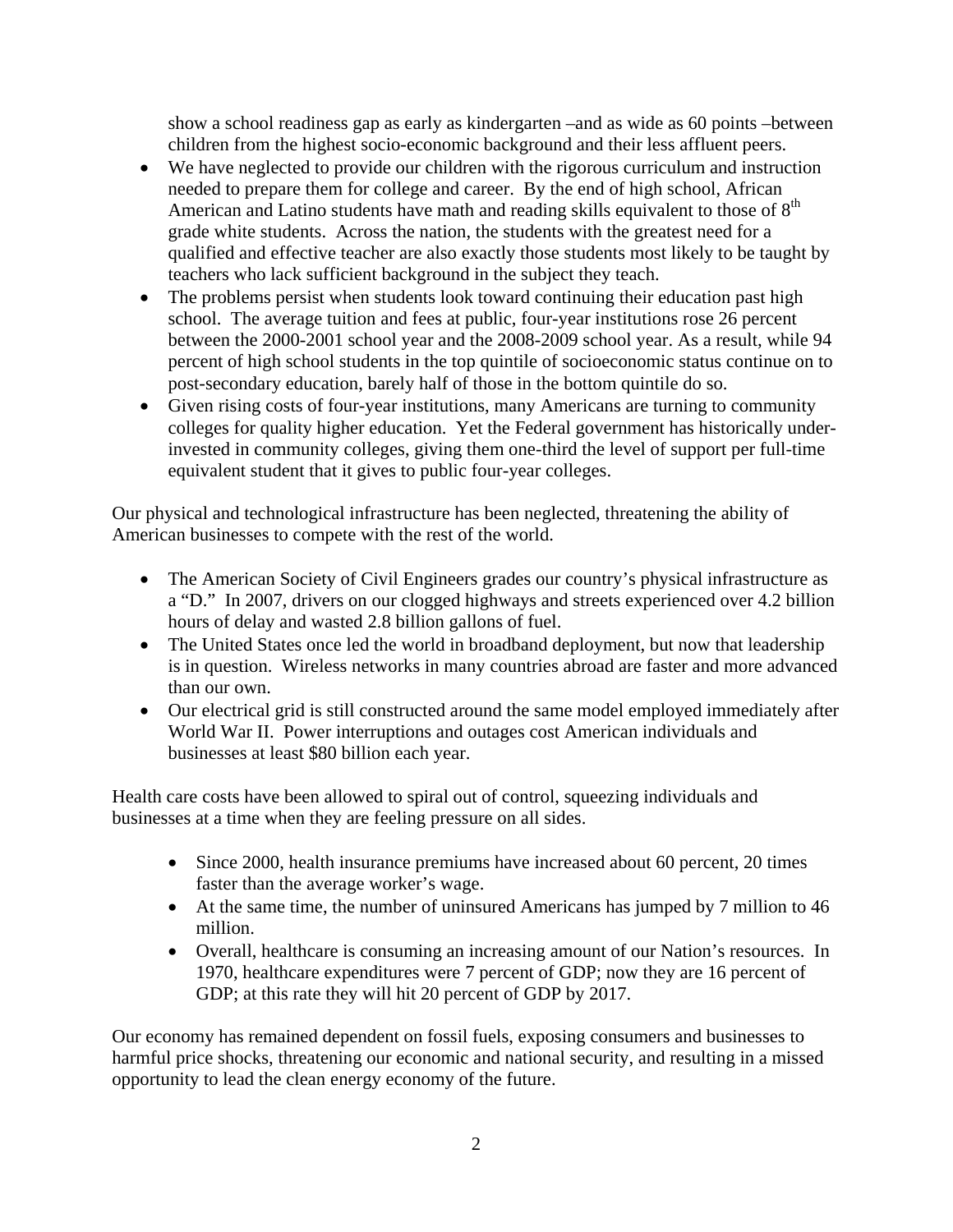- Between 1999 and 2004, the production tax credit for renewable energy was allowed to expire on three separate occasions. In each subsequent year (2000, 2003, and 2004) new wind capacity additions in the U.S. fell by more than 75 percent from the year before.
- Instead of focusing on finding ever more fossil fuels, other countries made aggressive investments in renewable energy, creating jobs and growing domestic energy sources.

 technology research that will drive future growth. Furthermore, we have compounded the problem by ignoring essential investments in high-

 Over the last four decades, Federal funding for the physical, mathematical, and engineering sciences has declined by half as a percent of GDP (from 0.25 percent to 0.13 percent) while other countries have substantially increased their research budgets.

Despite this underinvestment in key drivers of growth, the American economy remains the most dynamic, innovative, and resilient in the world. We still have world-class research universities, flexible labor markets, deep capital markets, and an energetic entrepreneurial culture. Americans are twice as likely as adults in Europe and Japan to start a business with the intention of growing it rapidly. We must redouble our efforts to give our world-leading innovators every chance to succeed. We cannot rest on our laurels while other countries catch up.

## **II –A VISION FOR INNOVATION, GROWTH, AND JOBS**

### Innovation is Necessary to Fuel Our Recovery

Amidst the worst recession since the great depression, the Administration's initial economic objective has been to rescue our economy. We have taken – and will continue to take – bold and aggressive steps to stabilize the financial system, jumpstart job growth, and get credit flowing again.

But as the economy begins to stabilize, we must move on from rescue to recovery. Reflecting on the lessons of the past, we must rebuild a new foundation for durable, sustainable economic growth.

Innovation and investment must be a pillar of this new foundation. The basis of competition and the nature of the economy have changed, and we must change with them. Twenty years ago, the United States was losing domestic manufacturing firms and was competing with other countries to sell its goods. Now, manufacturing and services have merged, knowledge is a key factor of production, and services we thought could only be provided in particular countries are available anywhere. We need new ideas to provide Americans with new jobs, new services that take advantage of our globally interconnected world, and new skills that improve our manufacturing capabilities (See Box 1). Other countries understand that innovation is fundamental to their economic well-being and are finding new ways to advance their innovation agendas. We can be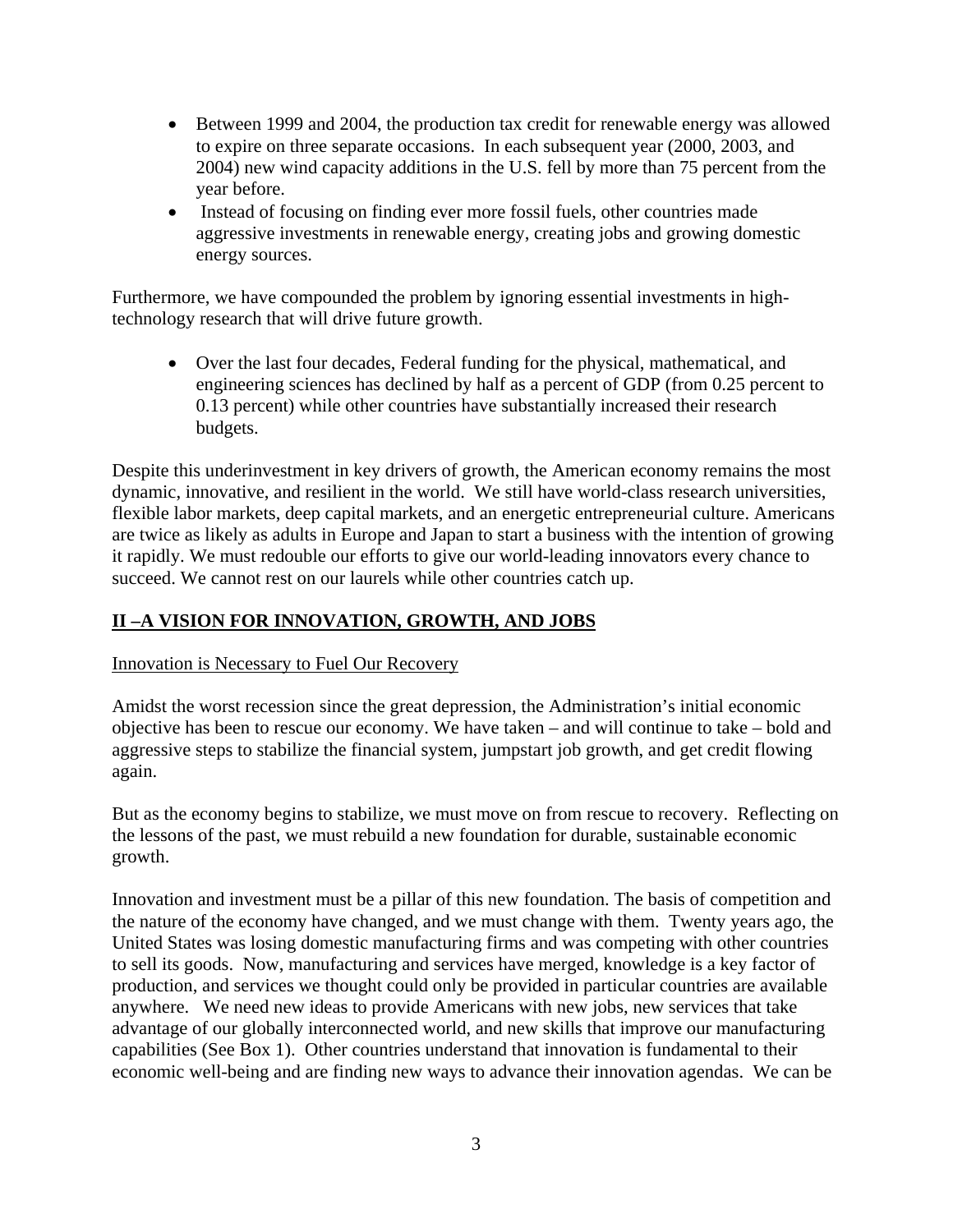even more ambitious, even more successful, and even more focused on building the essential sidewalks of innovation.

### **Box 1. The Importance of a National Innovation Strategy**

Fundamentally, innovation is the development of new products, services, and processes. In our increasingly interconnected and globally competitive world economy, unleashing innovation is an essential component of a comprehensive economic strategy. As global competition erodes the return to traditional practices, the key to developing more jobs and more prosperity will be to create and deploy new products and processes. Put another way, the greatest job and value creators of the future will be activities, jobs, and even industries that don't exist yet today. The countries that catalyze their development will reap the greatest rewards.

Innovation is essential for creating new jobs in both high-tech and traditional sectors. In recent years, innovation has led to new jobs in high-tech and advanced manufacturing sectors as diverse as aerospace, nanotechnology, life sciences, and alternative energy. At the same time, innovations ripple through the economy, creating jobs for workers installing broadband networks, manufacturing biopharmaceuticals, and building advanced infrastructure.

A more innovative economy is a more productive and faster growing economy, with higher returns to workers and increases in living standards. America's average standard of living will double every 23 years if innovation catalyzes annual productivity growth of three percent, but it will take 70 years if productivity growth is only one percent. Currently, the U.S. enjoys a significant productivity advantage: one study calculates that the average productivity advantage of the United States over all other OECD countries as a group accounted for a full three quarters of the per capita income advantage the U.S. enjoys. Continued innovation in products, business practices, and technology is essential for extending our productivity gains.

Innovation is also crucial for maintaining the dynamism and resilience of our economy. Future challenges are impossible to predict, but what is certain is that an economy better able to switch gears, innovate solutions, and re-deploy old activities, jobs, and industries will be least susceptible to adversity.

Finally, innovation is itself the key to meeting some of the greatest challenges facing our nation and the world. It will be pivotal to ending our dependence on fossil fuels, helping Americans live longer, healthier lives, and protecting our freedom and our troops both at home and abroad.

Innovation is the key to global competitiveness, new and better jobs, a resilient economy, and the attainment of essential national goals. A strategy is clearly needed to direct our government's funding and regulatory decisions in order to capture the innovation opportunity.

#### Our Vision for American Innovation

Our vision of America's future is one where prosperity is built by skilled, productive workers and sound investments that will spread opportunity at home and allow this nation to lead the world in the technologies, innovation and discoveries that will shape the  $21<sup>st</sup>$  century.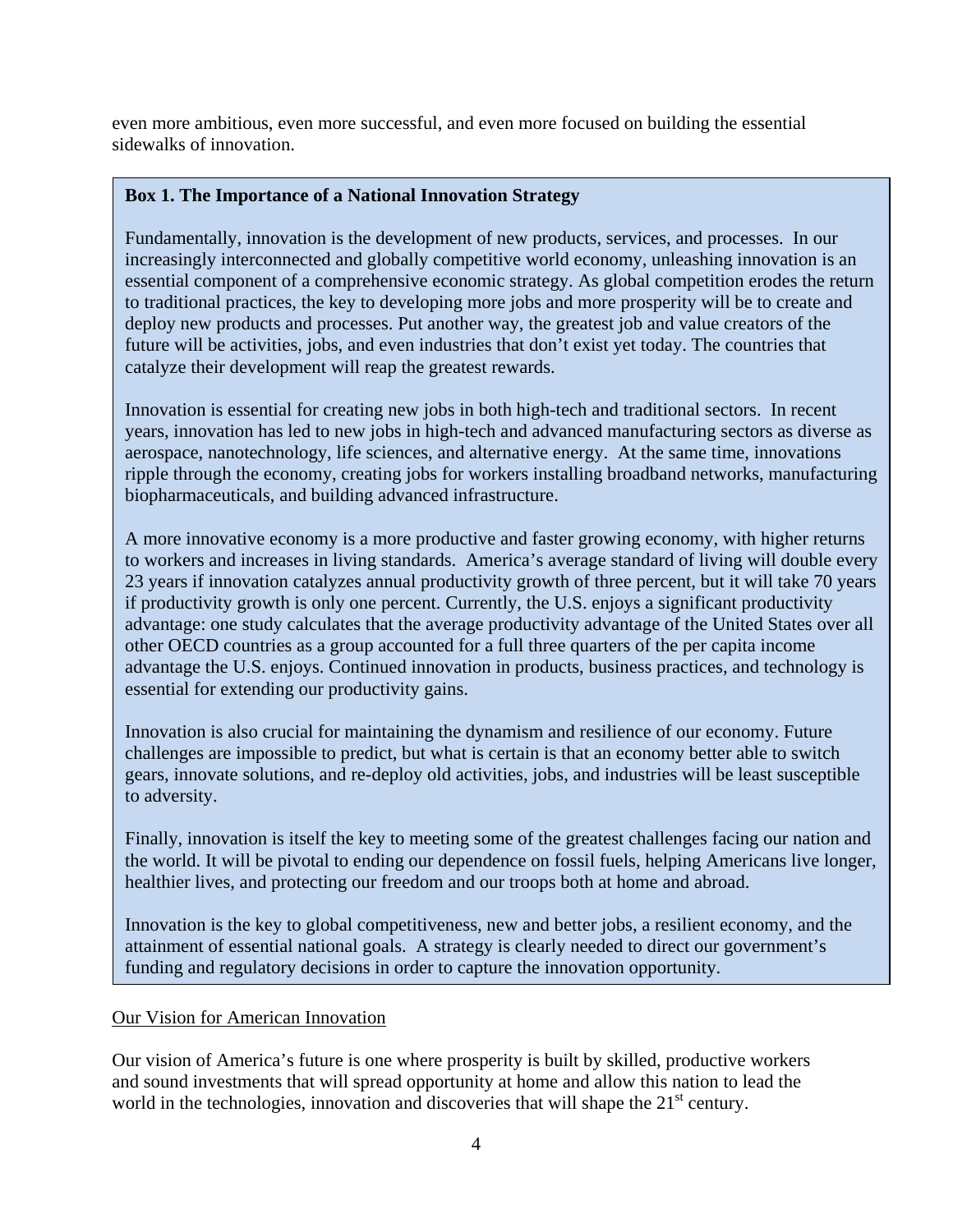Innovation will create new jobs and catalyze broadly shared economic growth. The lives of every American will improve as innovations diffuse and scale throughout the economy, leading to breakthroughs in health, education, energy, transportation, information, and much more. We can set and meet grand challenges such as developing solar cells as cheap as paint, building anticancer drugs that spare healthy cells, and fitting the contents of the library of congress on a device the size of a sugar cube.

Sustained innovation will drive a dynamic evolution in the nation's workforce towards better paying jobs. American workers will continue to lead across a broad range of industries and sectors old and new, and will prosper accordingly. Workers making innovation-induced shifts to new jobs within and across industries will receive the transition and training support necessary to ensure no one is left behind.

The American economy is and will remain highly diversified. To a large extent these jobs of the future will be spread across major industries in a similar distribution to today's economy. As the Council of Economic Advisors described in a July report, one forecast that uses the most recent data available to project employment growth finds that the distribution of jobs across industries in the economy of 2020 will strongly resemble the distribution of 2008. Health and education services will see the most significant growth, while there will be proportionally fewer jobs in business and financial services as well as retail trade, in part because the growth in consumer spending is expected to slow. But by and large the picture is similar to today.

#### **Box 2. The Transformation of the Semi-Conductor Industry**

In the 1980s, the U.S. semiconductor industry lost its market share to Japanese competitors. But then it innovated its way back, replacing the old jobs in the dynamicrandom-access-memory (DRAM) business with jobs producing microprocessors, digital signal processors, microcontrollers, and automotive semiconductors. Companies like Intel, Texas Instruments, and Motorola invested and succeeded, creating better jobs for hundreds of thousands of Americans. Throughout this shift to higher-value-added jobs, the total number of U.S. jobs in the industry held constant.

Of course, such forecasts are necessarily imperfect. They cannot capture the growth in industries that may not yet exist. For example, in the late 1980s there were no models that predicted the rapid growth of Internet-based information and computing services that now employ several million workers. Innovation in this sector –initially catalyzed and continuously supported by government investment –has made key contributions to our economy. Some experts estimate that the Internet adds as much as \$2 trillion to annual GDP, over \$6,500 per person.

Another shortcoming of these models is that they fail to capture many of the most important innovations and developments occurring in sub-industries. Yet the U.S. has a history of innovating towards higher-wage

jobs within industries. The experience of industries as diverse as semi-conductors and boatbuilding illustrate this point amply (see Boxes 2 and 3).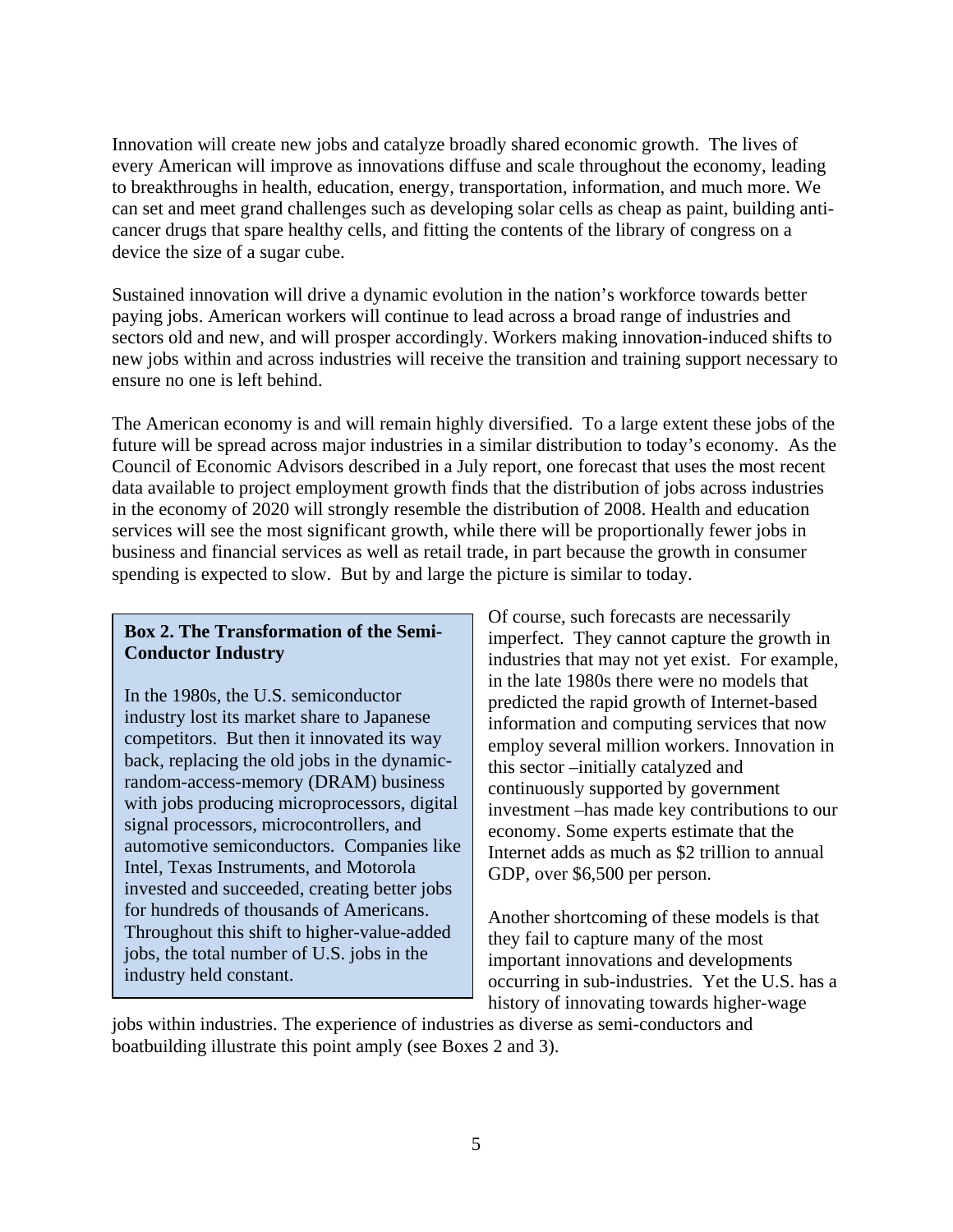We see an American future where this process of innovation in next-generation technologies and

### **Box 3. Boat Builders along Maine's Eastern Coast**

The Maine boat building industry is an example where innovation-led transformations occur on a smaller, more local scale. Maine boat builders have a 400-year heritage of skilled craftsmanship, but technological change was threatening to leave them behind. Instead, the boat builders have enthusiastically embraced cutting edge innovation in advanced composite technologies, replacing old jobs with better jobs in the same industry. Today, the Maine boat building industry produces a highly regarded product line that includes racing yachts, pleasure craft, workboats, and military vessels. As a result, wages in Maine's boat building industry have risen 19 in percent in real terms over the last decade while employment has risen 12 percent.

business ideas becomes pervasive, diffusing throughout the economy and generating better jobs and improved lives for all Americans. It is imperative that we turn this vision into a reality.

## **III –THE APPROPRIATE ROLE FOR GOVERNMENT**

### Framework for Government Involvement

While it is clear that a new foundation for innovation and growth is needed, the appropriate framework for government involvement is still debated. Some claim that the laissez-faire policies of the last decade approach the right strategy, and that the recent crisis was the result of too much rather than too little government support. This view calls for cutting government regulation and gutting public programs, hoping the market will take care of the rest.

However, the recent crisis illustrates that the free market itself does not promote the long-term benefit of society, and that certain fundamental investments and regulations are necessary to promote the social good. This is particularly true in the case of investments for research and development, where knowledge spillovers and other externalities ensure that the private sector will under-invest –especially in the most basic of research.

Another view is that the government must dominate certain sectors, protecting and insulating those areas thought to be drivers of future growth. This view calls for massive, sustained government investment supported by stringent oversight, dictating the type and direction of both public and private investments through mandates and bans.

But historical experience in this country and others clearly indicates that governments who try to pick winners and drive growth too often end up wasting resources and stifling rather than promoting innovation. This is in part due to the limited ability of the government to predict the future, but also because such exercises are distorted by lobbyists and rent seekers, which are more likely to favor backward looking industries than forward looking ones. In the United States such failures at picking winners and losers includes most prominently the Synthetic Fuel Corporation, a \$20 billion Federal project in the 1980s that failed to provide the promised alternative to oil.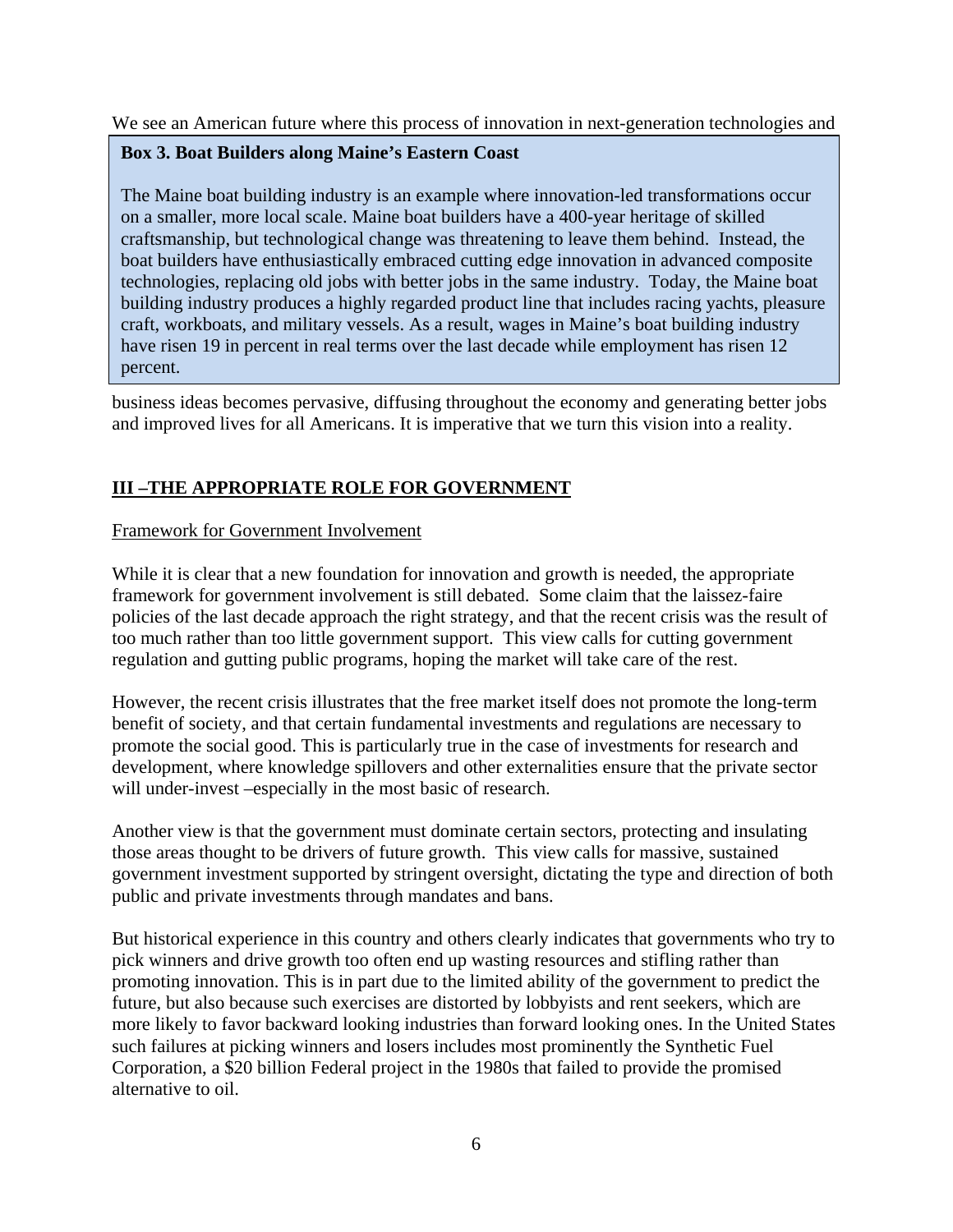Therefore, we reject both sides of this unproductive and anachronistic debate. The true choice in innovation is not between government and no government, but about the right type of government involvement in support of innovation. A modern, practical approach recognizes both the need for fundamental support and the hazards of overzealous government intervention. The government should make sure individuals and businesses have the tools and support to take risks and innovate, but should not dictate what risks they take.

We propose to strike a balance by investing in the building blocks that only the government can provide, setting an open and competitive environment for businesses and individuals to experiment and grow, and by providing extra catalysts to jumpstart innovation in sectors of national importance. In this way, we will harness the inherent ingenuity of the American people and a dynamic private sector to generate innovations that help ensure the next expansion is more solid, broad-based, and beneficial than previous ones.

#### Examples of Successful Innovation Programs

We have been successful in the past, and we can be successful in the future. Take the example of DARPA, the historically innovative central research and development organization of the Defense Department. DARPA is tasked with maintaining U.S. technological superiority, and has a history of creating new industries in information technology and advanced manufacturing (see Box 4).

#### **Box 4. DARPA's Successful Innovations**

Thirty years ago, DARPA supported the creation of the internet's predecessor, ARPANET, despite discouragement from the private sector. Today, over 1.6 billion people use the Internet. DARPA's innovative research has created entirely new capabilities for the U.S. military such as stealth aircraft, GPS, the M-16 assault rifle, and night vision goggles. It has provided the foundation for new industries like optical networking, supercomputers, and design tools for computer chips. DARPA's commitment to high-risk, high-return research will help ensure America is prepared to meet the  $21<sup>st</sup>$  century's national defense challenges while also catalyzing breakthroughs in technological innovations that will create new industries and improve people's lives.

Government support has also helped push America to the cutting edge in emerging fields such as nanotechnology, which involves engineering materials and devices on the atomic and molecular level (see Box 5).

The Administration is committed to strengthening and focusing investments in our world-class nanotechnology research and development pipeline; targeting support for nanotechnology transfer and facilitating commercial start-ups; and cross-disciplinary training and education of scientists and engineers in the new-generation workforce. This will enable us to capitalize on our investments and stay at the cutting edge of this rapidly growing technology.

This pattern of government support driving innovations that improve lives and catalyze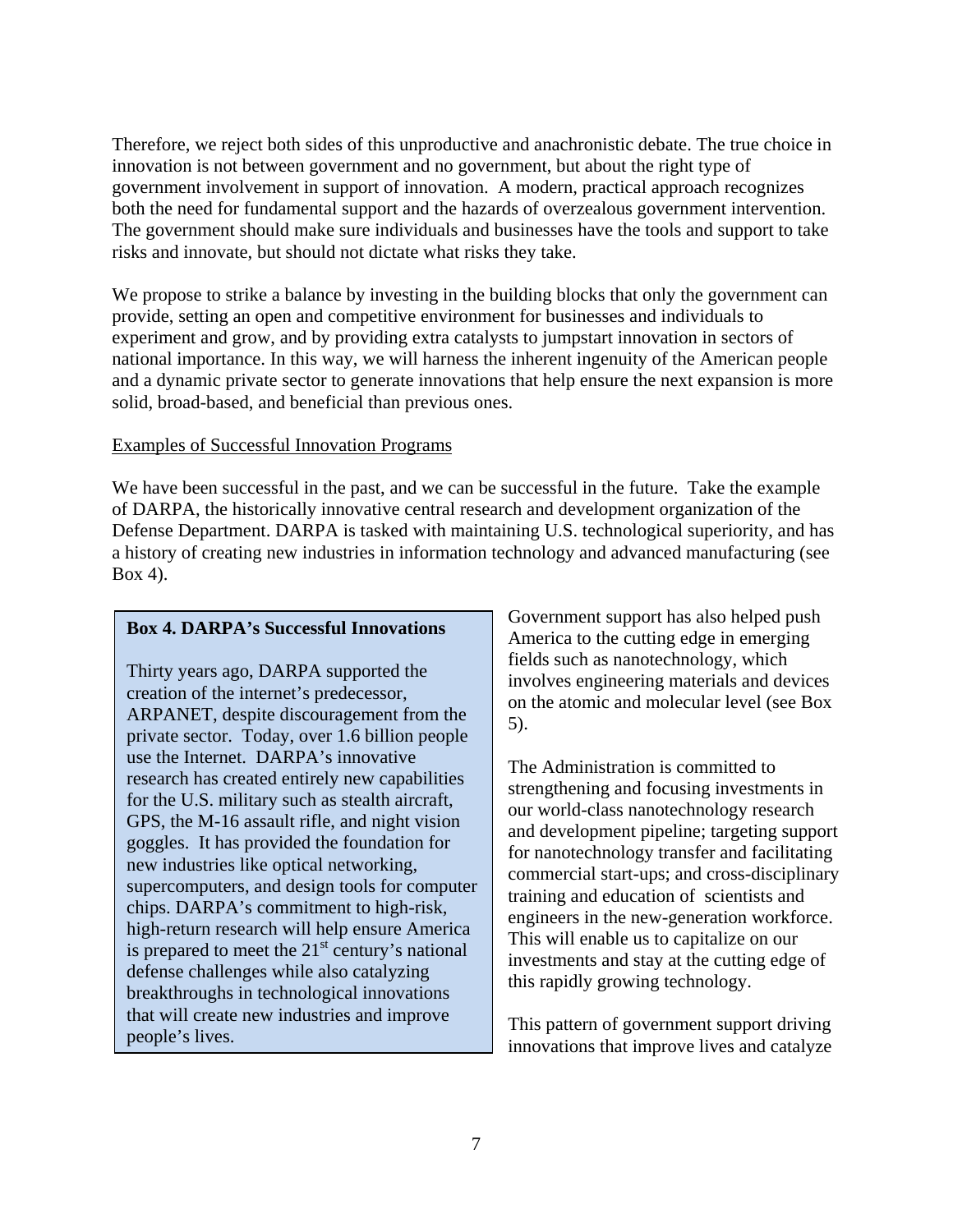industries is pervasive. Of the 88 U.S. entities that received "R&D 100 Awards" as the nation's best innovations in 2006, 77 had received government support. We must build on this record of successful support to build a new foundation for innovation and growth.

### **Box 5. The Growing Fields of Nanotechnology and Personalized Medicine**

A nanometer is a billionth of a meter – or one hundred thousand times smaller than the diameter of a human hair. Nanotechnology promises to transform multiple industries: capturing and storing clean energy, developing next-generation computer chips, early detection of diseases, smart anti-cancer therapeutics that deliver drugs only to tumor cells, and enabling all-new approaches to a wide range of manufacturing activities, among many other examples. While the commercial impact of nanotechnology to date has been limited primarily to nanomaterials applied to a range of consumer goods from healthcare and food products to textiles, automotive composites and industrial coatings, nanotechnology innovation is beginning to accelerate. The ten-year history of U.S. leadership in fundamental nanotechnology research and development under the National Nanotechnology Initiative has laid the crucial groundwork for developing commercial applications and scaling up production, creating demand for many new nanotechnology and manufacturing jobs in the near-term.

Nanotechnology is being applied in the developing medical engineering and personalized medicine industries. The practice of tailoring medical treatment to an individual's unique genetic make-up makes not only treatment, but early detection and prevention, more effective. It also reduces medical costs in cases where expensive treatments are unnecessary or futile. Researchers are currently experimenting with nanotechnology to develop drugs capable of targeting a disease without triggering the body's natural immune response.

The federal government's support has been essential in the development of this technology and this industry. The NIH, a major supporter of medical research, saw its budget increase 163% from 1993 to 2003 before stagnating until this year. President Obama has reversed the recent trend with \$10 billion in additional NIH funding in the Recovery Act and a pledge for more sustained increases going forward. This funding will help these emerging industries flourish.

## **IV –A STRATEGY FOR AMERICAN INNOVATION**

For our communities and for our country to thrive in this new century, we need to harness the spirit of innovation and discovery that has always moved America forward. We must foster innovation that will lead to the technologies of the future – which will in turn lead to the industries and jobs of the future.

President Obama has already taken historic steps to lay the foundation for the innovation economy of the future. In the Recovery Act alone the President committed over \$100 billion to support groundbreaking innovation with investments in energy, basic research, education and training, advanced vehicle technology, innovative programs, health IT and health research, high speed rail, smart grid, and information technology (see Figure 1). His commitment also includes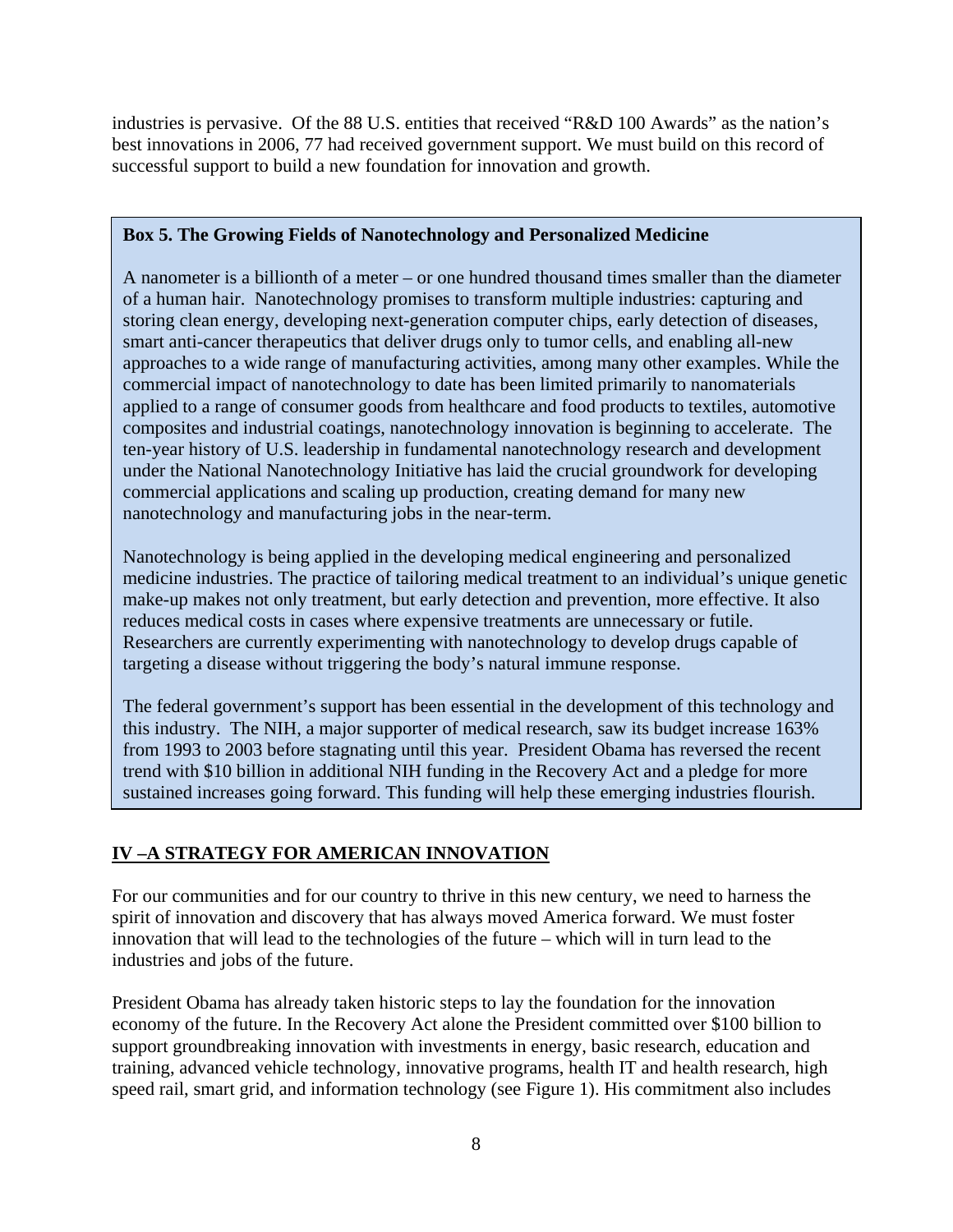broader support in the Recovery Act and in his FY2010 budget on initiatives from education to infrastructure. The President's commitment is not just limited to more government funding, but extends to important regulatory and executive order initiatives such as patent reform, coordinated fuel efficiency standards, net neutrality, permit policy for offshore wind farms, and naming the first ever Chief Technology Officer of the U.S. Government.



**Figure 1. Innovation Funding in the Recovery Act** 

These investments and initiatives are part of The Obama Innovation Strategy, which focuses on critical areas where sensible, balanced government policies can lay the foundation for innovation that leads to quality jobs and shared prosperity. It has three parts:

- **1.** Invest in the Building Blocks of American Innovation. We must first ensure that our economy is given all the necessary tools for successful innovation, from investments in research and development to the human, physical, and technological capital needed to perform that research and transfer those innovations.
- **2. Promote Competitive Markets that Spur Productive Entrepreneurship.** It is imperative to create a national environment ripe for entrepreneurship and risk taking that allows U.S. companies to be internationally competitive in a global exchange of ideas and innovation. Through competitive markets, innovations diffuse and scale appropriately across industries and globally.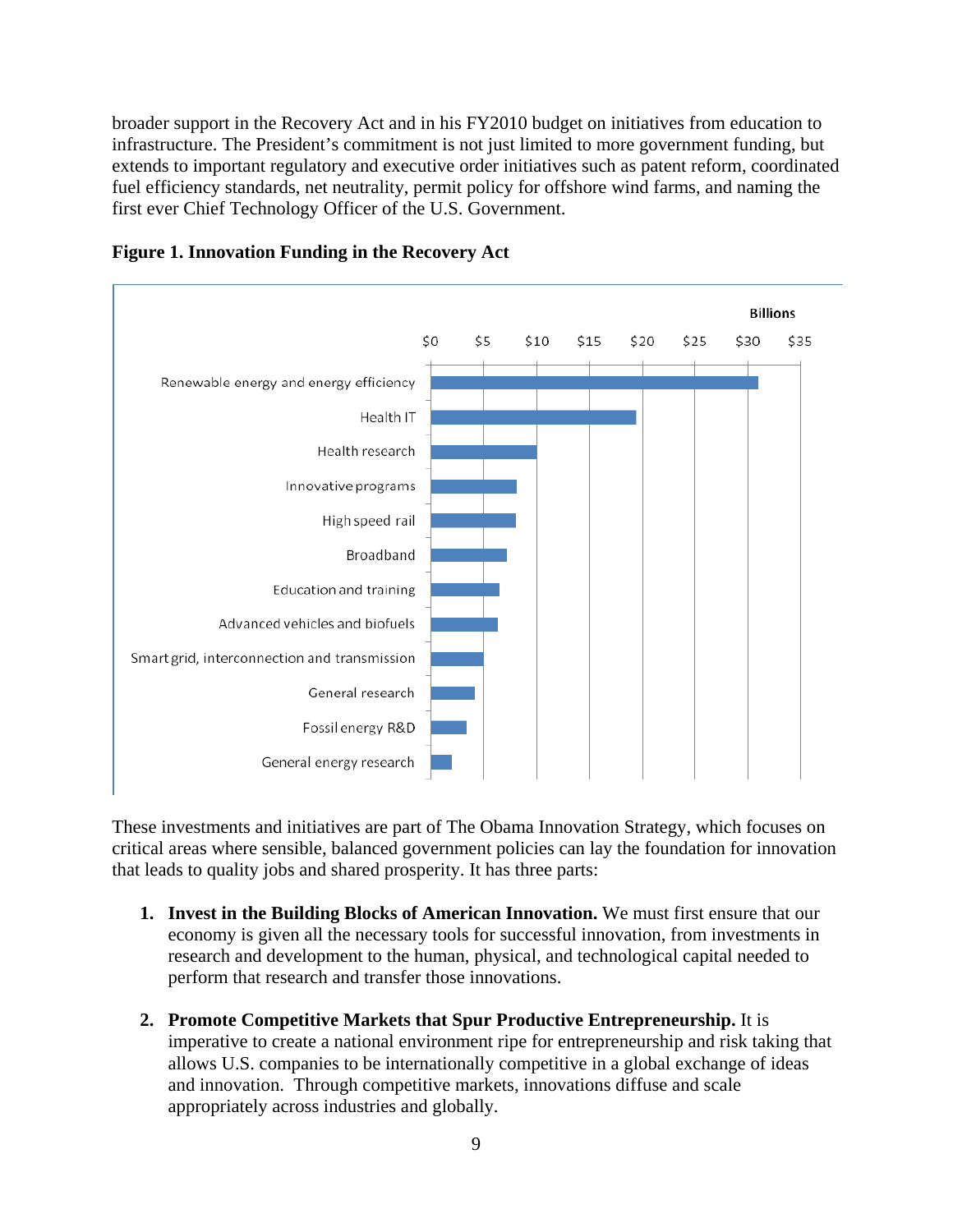**3. Catalyze Breakthroughs for National Priorities.** There are certain sectors of exceptional national importance where the market is unlikely to produce the desirable outcomes on its own. These include developing alternative energy sources, reducing costs and improving lives with health IT, and manufacturing advanced vehicles. In these industries where markets may fail on their own, government can be part of the solution.

## **1. INVEST IN THE BUILDING BLOCKS OF AMERICAN INNOVATION**

## **A. Restore American Leadership in Fundamental Research**

President Obama recognizes the fundamental role of government in fostering groundbreaking scientific and technological breakthroughs, and has committed resources and energy to ensure America leads the world in the innovations of the future.

- **Enact the Largest R&D increase in our nation's history.** With \$18.3 billion in research funding, the Recovery Act is part of the largest annual increase in research and development in America's history.
- **Double the R&D budget of key science agencies.** The President's Budget proposed to double the research budgets of three key science agencies: the National Science Foundation, the Department of Energy's Office of Science, and the National Institutes of Standards and Technology. These investments will expand the frontiers of human knowledge and create the foundation for the industries and jobs of the future, such as the convergence of bio, info, and nanotechnologies. The Obama Administration will increase the impact of this investment by providing more support for high-risk, highreturn research, for multidisciplinary research, and for scientists and engineers at the beginning of their careers.
- **Invest three percent of GDP in R&D**. The President has proposed a goal that as a country, we invest more than three percent of our GDP in public and private research and development. This will exceed the level achieved at the height of the space race.
- Make the R&E tax credit permanent. The President's Budget includes the full \$75 billion cost of making the research and experimentation tax credit permanent. This will provide businesses with the greater confidence they need to invest, innovate, and grow.

## **B. Educate the Next Generation with 21st Century Knowledge and Skills While Creating a World-Class Workforce**

America's high levels of education were an important contributor to rising living standards in recent years. For America to continue to lead the world in science and technology innovation, it must have the most knowledgeable and skilled workers in the world.

 **Reform public schools to deliver a complete and competitive education.** The President is committed to an education system that will prepare every child for success in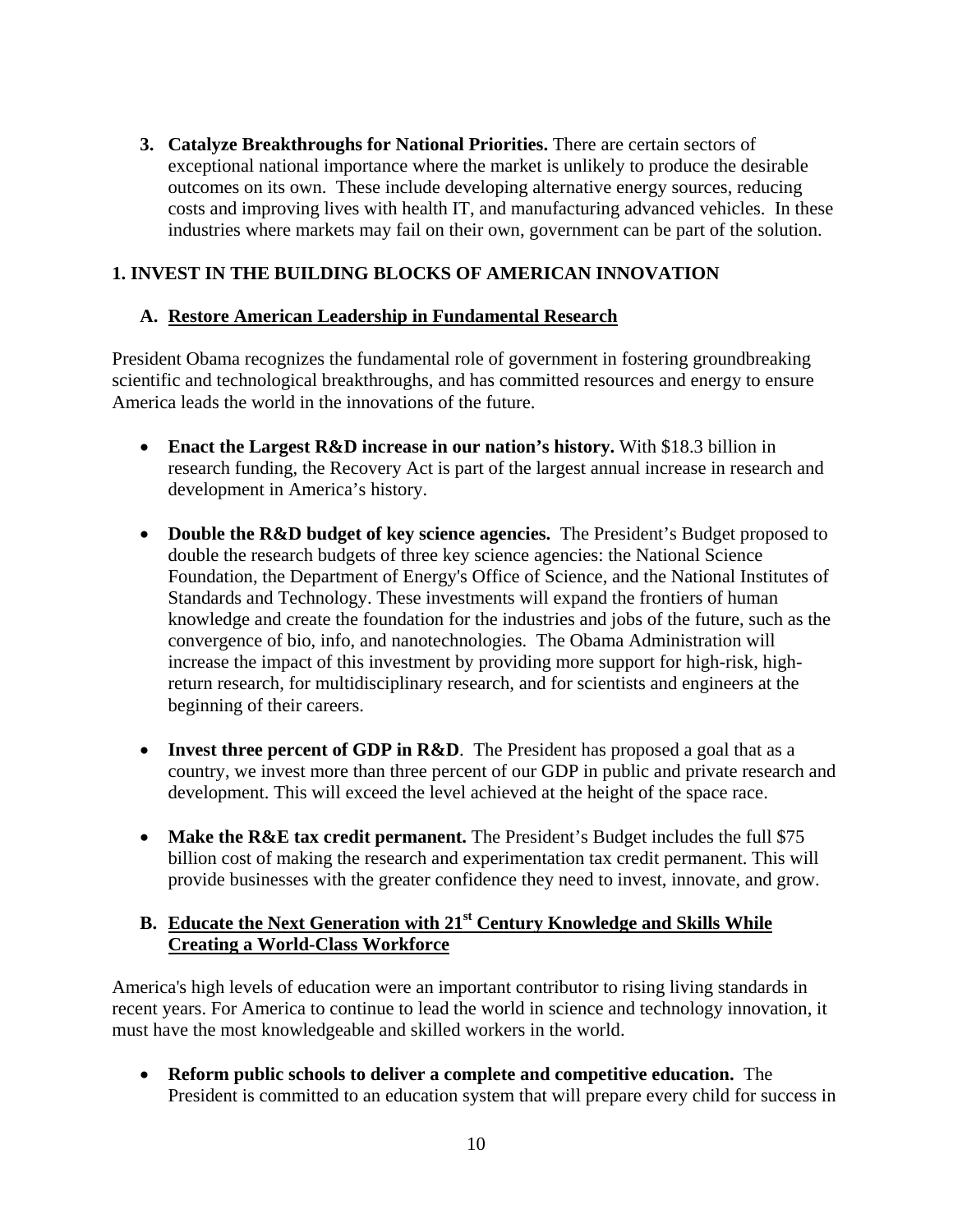a new, global economy. The Obama Administration is supporting the improvement of teaching and learning to ensure that students master world-class knowledge and critical skills for the  $21<sup>st</sup>$  century; enhance and reward success in the teaching profession; drive innovation in America's classrooms; and expand successful models to improve outcomes for middle- and high-school students. The President's Race to the Top in America's schools will deliver a historic investment and challenge the states to design and enforce higher and clearer standards, attract and keep outstanding teachers in the classroom, and use effective approaches to turn America's lowest-performing schools around.

- **Restore America to first in the world in college graduates**. Colleges, universities, and their students are bedrocks of American innovation. President Obama has called for restoring America to first in the world in the proportion of college graduates by 2020. Between the Recovery Act and the 2010 budget, the Administration is seeking nearly \$200 billion over the next decade for scholarships and tax credits to help students complete college. The Obama Administration is investing in innovative strategies to support college persistence, simplify the student aid application and reform the student loan program to shift billions in wasteful spending toward greater help for students to reach and complete college. The Administration has been actively working with Congress to fund these priorities by eliminating waste in the student aid program.
- **Improve America's Science, Technology, Engineering and Math (STEM) education.**  STEM education is particularly important to America's future scientific progress and economic growth. As part of his effort to promote innovation in K-12 education, the President has challenged governors, philanthropists, scientists, engineers, educators and the private sector to join with him to dramatically improve achievement in STEM subjects. The President's Race to the Top fund aims to reinvigorate the teaching of STEM in America's classrooms and support advanced learning in these subjects, especially for women, girls and other underrepresented groups. The President is also committed to using the \$4 billion Race to the Top fund to encourage states to put STEM at the center of their reform efforts. Finally, the Recovery Act provided a down payment toward the goal of tripling the number of NSF Graduate Research Fellowships in science and engineering.
- **Develop new career pathways in community college programs**. Given the innovation and advances coming in future years, jobs requiring at least an associate's degree are projected to grow twice as fast as those requiring no college experience. President Obama has proposed the American Graduation Initiative to produce 5 million more community college graduates by 2020, a key part of his college completion goal. The initiative would invest in promising reforms to raise graduation rates, tie courses to business needs, improve remedial education and strengthen transitions with high schools and four-year colleges. It would also leverage \$10 billion in facilities modernization and repairs amongst other projects.
- **Design world-class online courses for post-secondary students**. The President is proposing to invest up to \$500 million over the next 10 years to create world-class online courses available at community colleges for students to gain knowledge, skills and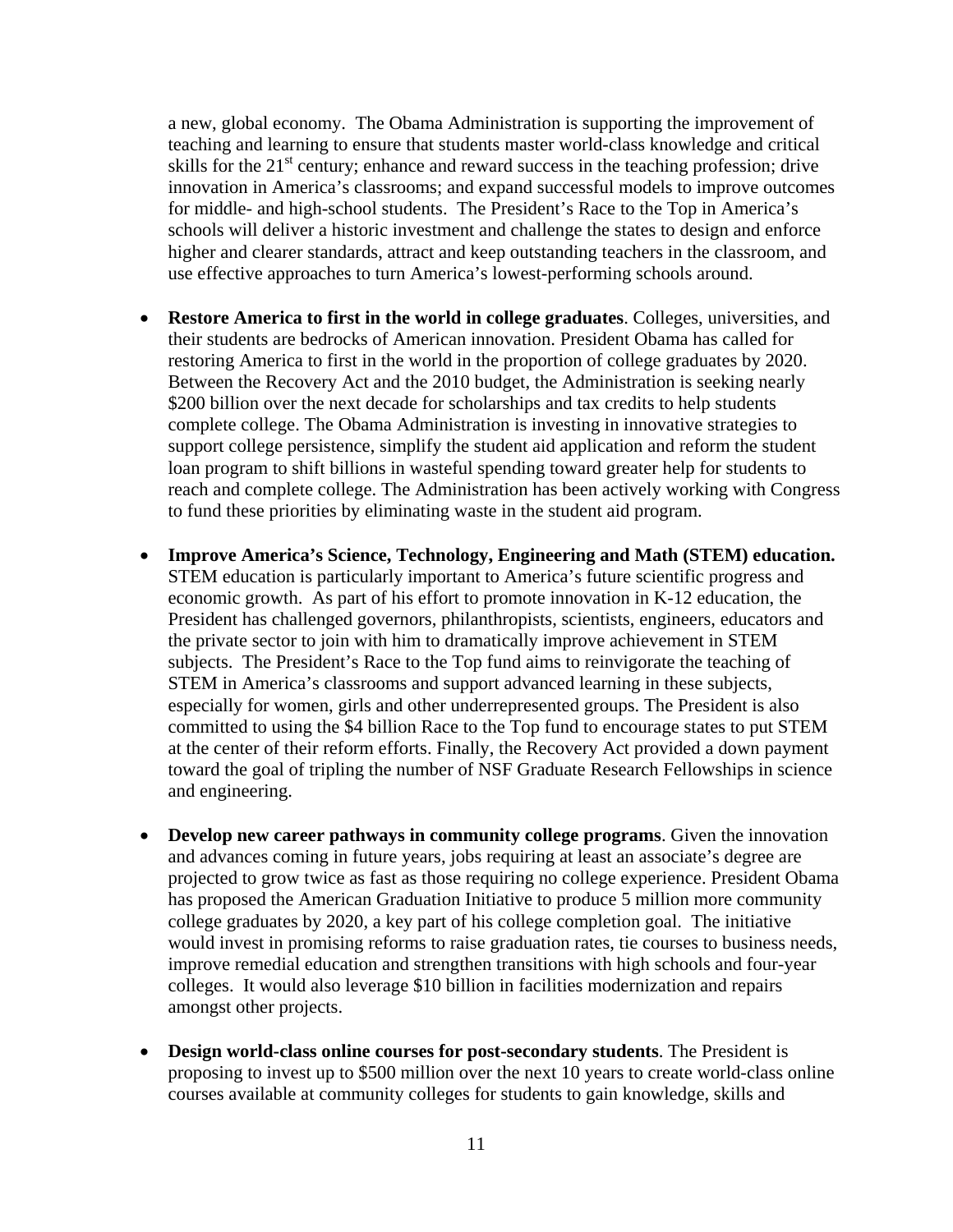credentials. These courses will be freely available, and enable students to extend learning opportunities and successfully complete their course work. Colleges, universities, publishers, and other groups will be invited to compete to create state-of-the-art online courses that combine high-quality subject matter expertise with the latest advances in cognitive and computer sciences.

• **Improve the processing of high-tech visas.** In order to maintain our role as a global leader and convener of scientific conferences and other gatherings, the Obama Administration has worked to ensure foreign scientists and technological leaders can visit the United States to participate in important events while continuing to protect sensitive technologies.

### **C. Build a Leading Physical Infrastructure**

The President has committed to a historic investment in our nation's roads, bridges, transit, and air networks to connect our people and our businesses.

- Invest in our nation's roads, bridges, and mass transit. The Recovery act provides \$36 billion for infrastructure projects to improve our nation's highways and mass transit systems. The Obama Administration has also proposed "investing for performance" reforms that will improve transparency and accountability in the transportation financing system. Specific reform measures include building state and metropolitan project evaluation capabilities, improving project assessment tools, and creating stronger public reporting requirements. These reforms will promote accountability in the transportation financing system and increase the return to transportation investments, thereby boosting long-term economic growth.
- **Modernize the Electric Grid.** Our current electricity transmission grid must be expanded and modernized to reduce congestion, maintain reliability, and accommodate the output from new sources of renewable energy. New technologies are being developed that present significant opportunities for consumers and businesses to control their energy use and costs, reducing the strain on the electric grid and improving performance. The Recovery Act provides \$4.5 billion for the development of technologies to enable greater energy efficiency, customer demand response, energy storage, and other components of the "Smart Grid." The Recovery Act increased the borrowing authority of the Bonneville Power Authority by \$3.25 billion and provided new borrowing authority of \$3.25 billion for the Western Area Power Authority, enabling both Authorities to invest in transmission lines that will increase the development of renewables in their regions.
- Fulfill a new transportation vision with high-speed rail. The President has proposed a long-term strategy to build an efficient, high-speed rail network of 100-600 mile intercity corridors, as one element of a modernized transportation system. The President made a down payment on this strategy with an \$8 billion investment in the Recovery Act. This will be used to leverage other public and private funding to invest in infrastructure, equipment, and intermodal connections along three tracks.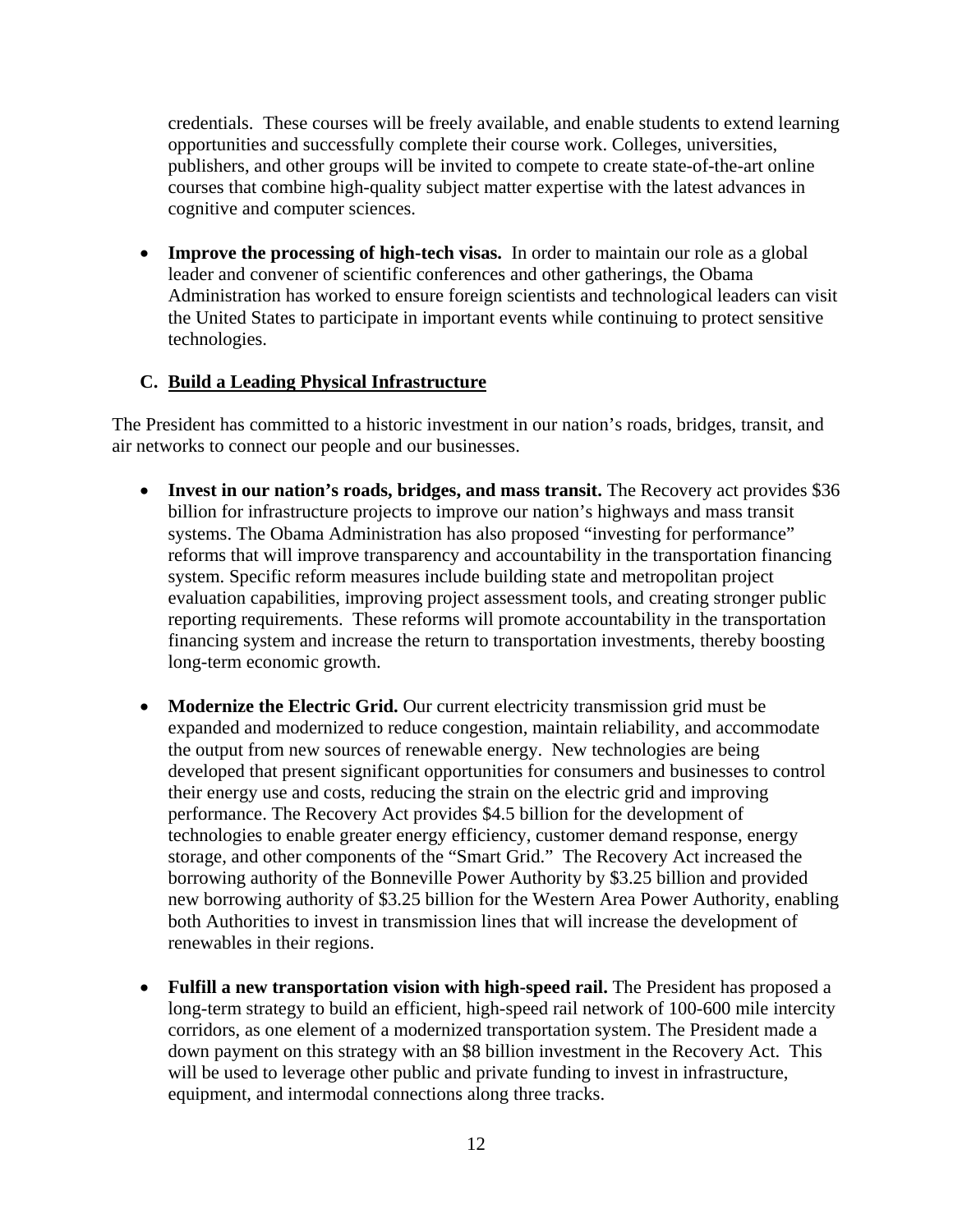First, the strategy will advan**c**e new express high-speed corridor services (operating at speeds above 150 mph in some areas) in select corridors of 200-600 miles. Second, the strategy will develop emerging and regional high-speed corridor services (operating at speeds between 90 and 150 mph) in corridors of 100 to 500 miles. And third, the strategy will upgrade the reliability and service on conventional intercity rail services (operating at speeds up to 79-90 mph).

The President has also budgeted for another \$1 billion per year to continue to develop the high-speed rail network.

• **Develop the next generation of air traffic control.** The FY2010 Budget provides \$865 million for the Next Generation Air Transportation System in the Federal Aviation Administration. The Administration supports moving from a ground-based radar surveillance system to a more accurate satellite-based surveillance system, the development of more efficient routes through the airspace, and improvements in aviation weather information.

### **D. Develop an Advanced Information Technology Ecosystem**

For America to lead the world in the technologies of the future, President Obama believes that all Americans must have affordable  $21<sup>st</sup>$  century access to the Internet.

 **Expand access to broadband.** The Recovery Act provides \$7.2 billion for broadband expansion and the 2010 budget includes \$1.3 billion in USDA loans and grants to increase broadband capacity and telecommunication service. This support is a kickstart towards ensuring that all Americans have affordable  $21<sup>st</sup>$  century access to the Internet. Widespread high-speed Internet access is essential for economic growth, job creation, and global competitiveness, and will foster the next generation of innovators while enabling reductions in energy consumption through telework, making online distance education tools accessible to all, enhancing remote medical monitoring capabilities, facilitating civic engagement, and supporting enhanced communications networks for first responders.

Increased broadband access is a key input for rural economic development. It will enable rural businesses to improve their efficiency and expand their market reach; enable rural populations to compete remotely for a wide range of service jobs; and allow rural communities to retain their populations while attracting new businesses. The farm sector, a pioneer in rural Internet use, is increasingly comprised of farm businesses that purchase inputs and make sales online. Only 46 percent of adults in rural households have broadband access, compared to 67 percent for non-rural adults. America should lead the world in broadband adoption and Internet access, and we should not leave rural populations behind.

 **Assure net neutrality to preserve the freedom and openness of Internet access.** The Internet is the ultimate level playing field, making possible the widest and most lucrative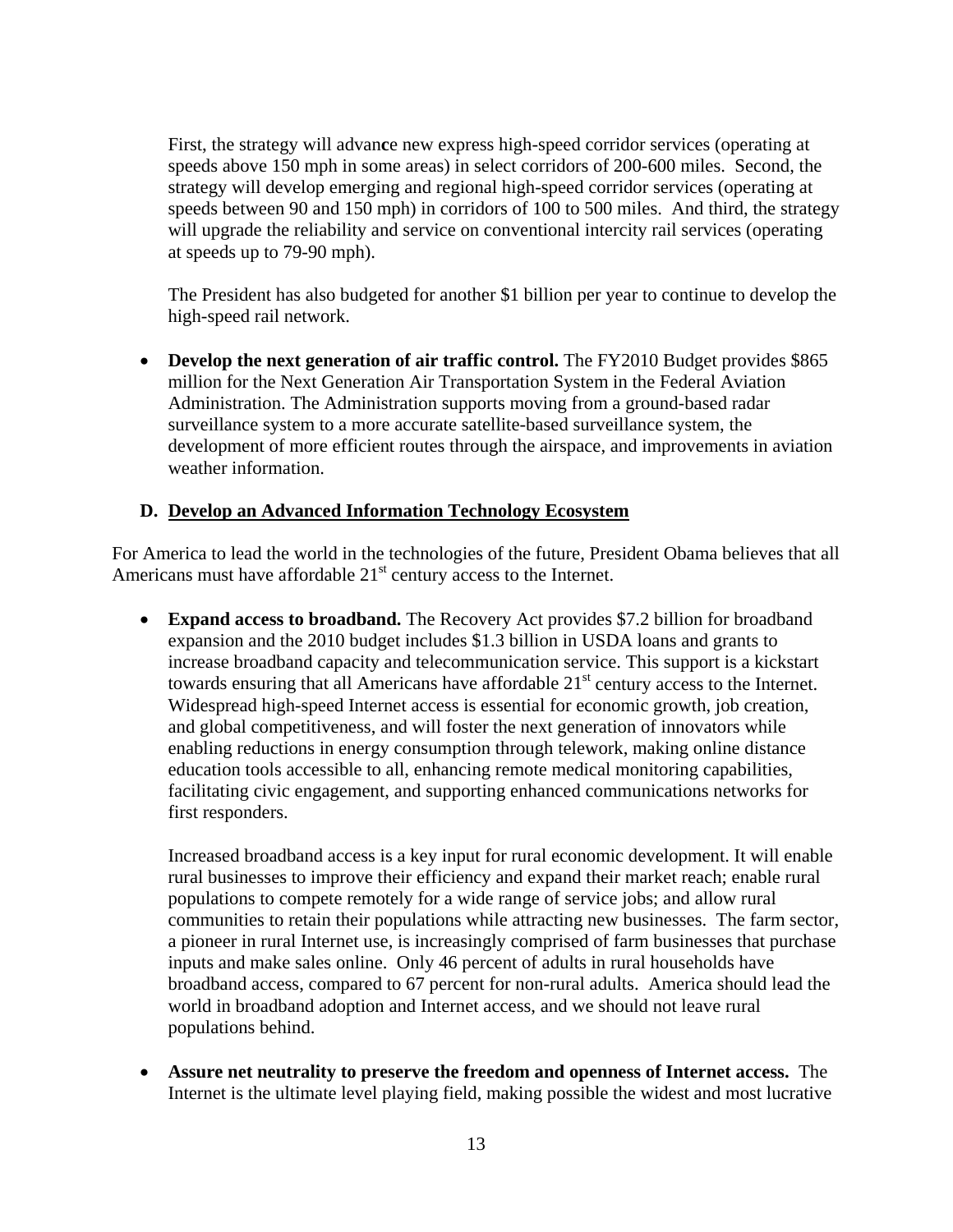variety of entrepreneurial activity and innovation that the world has ever seen. FCC Chairman Julius Genachowski announced on September  $21<sup>st</sup>$  that providers of Internet access should not discriminate against lawful applications or content. We want to make sure it remains possible for anyone to start a business in a garage that creates new jobs, new ideas, and new opportunities for Americans. Our nation's economy is increasingly dependent on the Internet; the Internet is an essential infrastructure, like roads and electricity; and the global leadership that America provides today stems directly from historic policies that have ensured that telecommunications networks are open to all lawful uses by all users. That's the way the Internet has always worked, and we want it to stay that way – not because we treasure our past, but because we care about our economic future.

- **Support research for next-generation information and communications technology.**  The Administration is committed to supporting research that will foster the next wave of innovation in information and communications technologies, such as "cognitive radio" that allows for the efficient sharing of spectrum, quantum computing, efficient programming of parallel computers, cyber-physical systems, secure computers and networks, data-intensive supercomputers, and nanoelectronics that enables the continuation of Moore's Law for decades to come. The President's Budget supports this research through grants for the National Science Foundation, DARPA, and other public and private institutions.
- **Appoint a Chief Technology Officer of the U.S. Government**. In April, President Obama named the first ever Chief Technology Officer of the U.S. government. The CTO position was created to oversee the application of technology to create jobs and spur economic growth. The Administration is committed to recruiting high-level champions for innovation across the government.
- **Secure cyberspace**. The President has identified cybersecurity as a national priority to ensure that cyberspace – the globally-interconnected digital communications infrastructure - is sufficiently resilient and trustworthy to support U.S. goals of economic growth, civil liberties, privacy protections, national security, and the continued advancement of democratic institutions. Leadership in this effort has been anchored in the White House through the positions of the U.S. Chief Technology Officer, the U.S. Chief Information Officer, and the President's coming Cybersecurity Coordinator. This leadership team is partnering across the public and private sectors to build capacity for a digital nation through education, training and awareness; enhance security through information sharing, effective incident response planning, and privacy-enhancing identity management strategies; and encourage innovation through game-changing research and development strategies.

#### **2. PROMOTE COMPETITIVE MARKETS THAT SPUR PRODUCTIVE ENTREPRENEURSHIP**

#### **A. Promote American Exports**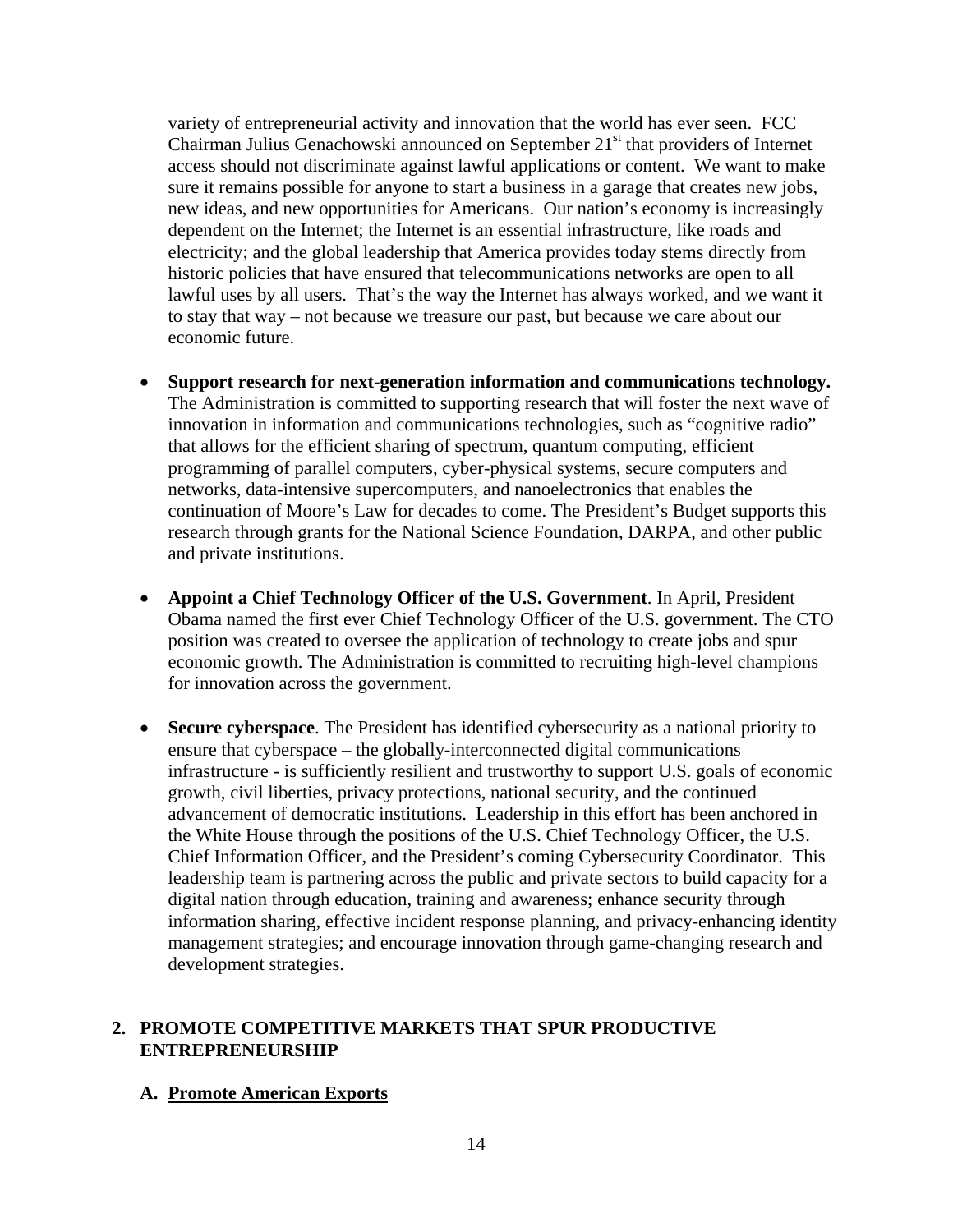Exports will play an increasingly critical role in the future of the American economy, and the President's plans will ensure fair and open markets for American producers.

- **Open markets abroad.** The Obama Administration is working with our trading partners to negotiate mutually beneficial trade agreements and to maintain the worldwide flow of goods, services, and capital. Only by keeping markets open can American producers sell to world markets and derive the benefits of participating in an open exchange of ideas and innovations.
- **Promote American Exports.** President Obama is committed to robust support for American exporters. The United States Trade Representative (USTR) and the Department of Commerce are proactively coordinating our support through programs such as the International Trade Administration and the Trade Promotion Coordinating Committee.
- **Enforce our trade agreements to ensure access for American products abroad.** Over the last eight years the enforcement of trade agreements slowed dramatically, with the United States bringing only an average of three WTO cases per year – as opposed to the approximately 11 annually from 1995 to 2001. In this era, the United States lost its focus on ensuring that other countries lived up to their promises to open their markets, not violate America's intellectual property, and not use dumping or subsidies to penetrate America's markets. Under President Obama, USTR and the Department of Commerce are committed to a new emphasis on enforcing our existing agreements.
- **Protect intellectual property rights.** Intellectual property is to the digital age what physical goods were to the industrial age. We must ensure that intellectual property is protected in foreign markets and promote greater cooperation on international standards that allow our technologies to compete everywhere. The Administration is committed to ensuring that the United States Patent and Trademark Office has the resources, authority, and flexibility to administer the patent system effectively and issue high-quality patents on innovative intellectual property, while rejecting claims that do not merit patent protection.
- **Reform U.S. export controls**. The President has directed that the National Economic Council and the National Security Council review the overall U.S. export control system, tasking them to consider reforms that enhance America's national security, foreign policy, and economic security interests. While the U.S. has one of the most robust export control systems in the world, it remains rooted in the Cold War era of over 50 years ago. It must be updated to address the threats we face today and the changing economic and technological landscape.

### **B. Support Open Capital Markets that Allocate Resources to the Most Promising Ideas**

Open capital markets are one of the greatest strengths of the American economy, and the President is committed to making sure these markets work.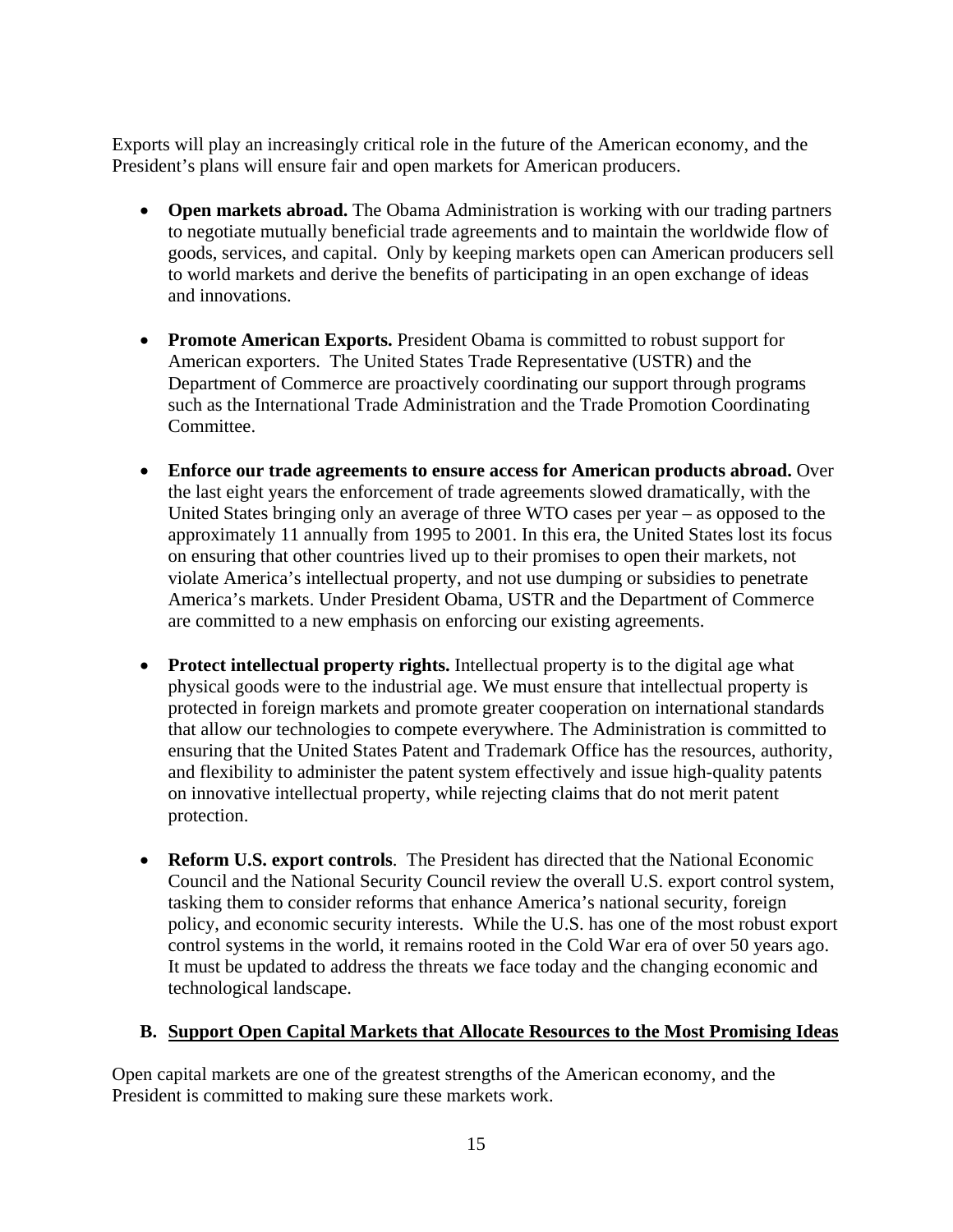- **Promote open capital markets.** In our economic system, freely moving capital searchers for the most promising innovations to nurture and propel. Providing American leadership in well regulated, open markets will support global technology development, and the President is committed to this system.
- **Ensure working financial markets.** While free and open markets provide significant benefits, they must work for consumers and investors. The recent financial crisis highlighted the danger of managing a  $21<sup>st</sup>$  century economy with a  $20<sup>th</sup>$  century regulatory framework. We are committed to building a system where individuals and businesses can innovate and take chances without fearing that the system will pose untenable risks. Our plan:
	- $\circ$  Requires that all financial firms that pose a significant risk to the financial system at large are subjected to consolidated supervision and regulation.
	- o Increases supervision of financial markets to help ensure that our markets are strong enough to withstand system-wide stress and the potential failure of one or more large financial institutions.
	- Rebuilds trust in our markets by creating a Consumer Financial Protection Agency to focus exclusively on protecting consumers in credit, savings, and payment markets. o
	- o Provides the government with the tools to cope with crises by ensuring the orderly unwinding of failing firms and avoiding the untenable choice between bailouts or damaging collapse.
	- Raises international regulatory standards and improves international coordination. o

## **C. Encourage High-Growth and Innovation-Based Entrepreneurship**

Entrepreneurship has played, and will continue to play, an essential role in generating innovation and stimulating U.S. economic growth. Firms with fewer than 20 employees accounted for approximately 18 percent of private sector jobs in 2006, but nearly 25 percent of net employment growth from 1992 to 2005. Small businesses employ 30% of high tech workers such as scientists, engineers, and information technology workers. The Obama Administration is committed to helping entrepreneurs build new and vibrant businesses that lead to new jobs and economic growth.

 **Increase access to capital for new businesses**. Providing access to credit for entrepreneurs and small business owners is a foundational element of economic recovery and growth. The Recovery Act reduced fees and increased guarantee levels on small business loans, while the U.S. Small Business Administration (SBA) has increased small business lending by more than 61% from the depths of the recession while broadening the base of commercial SBA lenders. Growth capital is essential. The Small Business Investment Company (SBIC) Debentures program provides debt and mezzanine financing at a time when the equity markets have pulled back from providing capital to these companies. The President has also proposed eliminating the capital gains tax on small businesses.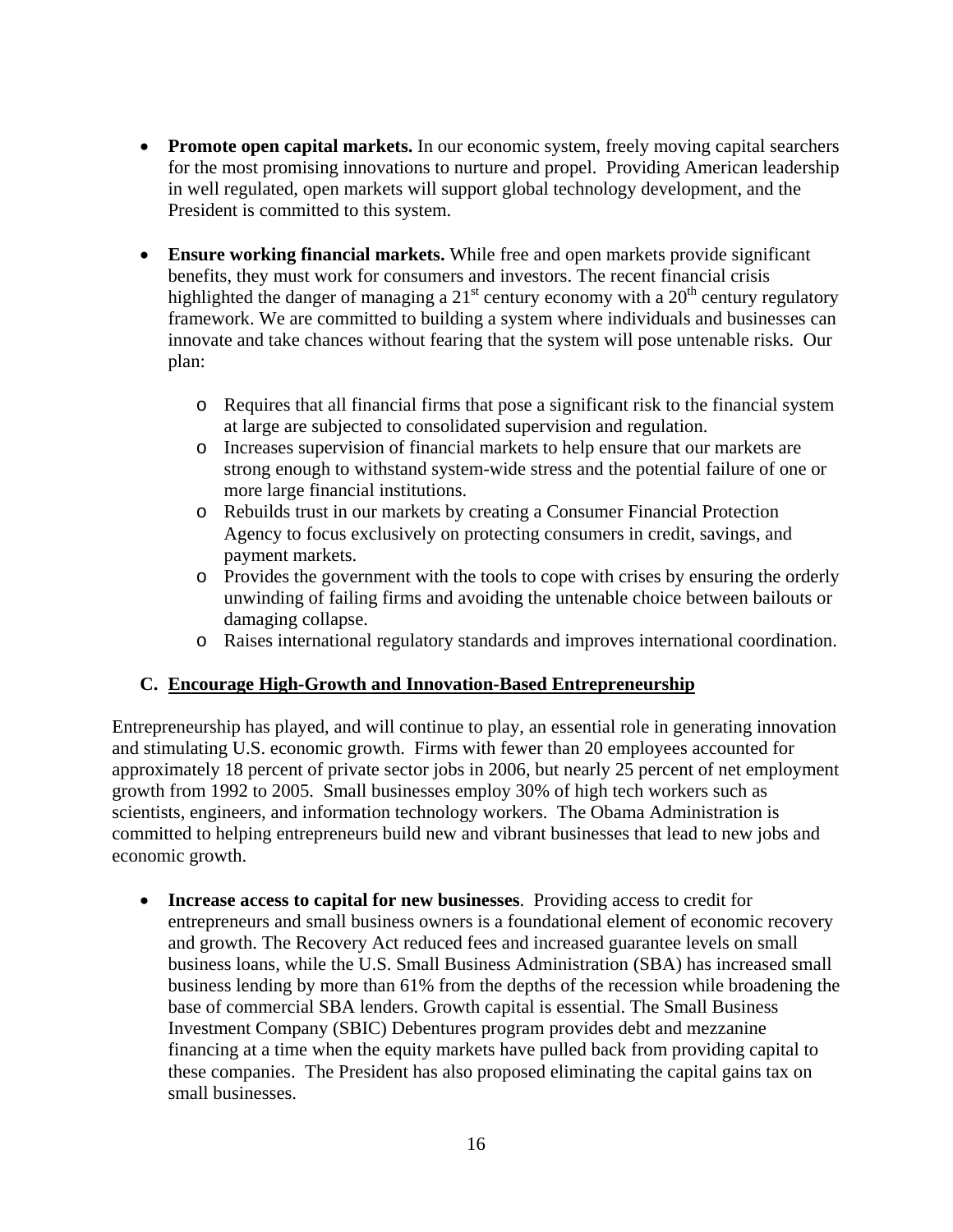- **Provide training and mentoring to entrepreneurs.** Entrepreneurs with access to a network of trainers, mentors, and counselors can improve their chances for success in building high-growth businesses. The SBA has 68 district offices and over a thousand nonprofit "resource partners" that offer 14,000 counselors who serve about 1.5 million entrepreneurs and small business owners each year. The Administration is partnering with community colleges, universities, and the philanthropic sector to deliver more training and mentoring resources to aspiring entrepreneurs to promote the creation of new businesses, particularly among women and minorities.
- **Create competitive communities by promoting regional innovation clusters.** In various regions of the U.S., entrepreneurs are collaborating with local researchers, educators and industry leaders to foster specialized knowledge, technical expertise, and cutting-edge products. This will help American businesses retain and achieve new levels of competitiveness. The President's Budget provides \$50 million in regional planning and matching grants within the Economic Development Administration (EDA) to support the creation of regional innovation clusters that leverage regions' existing competitive strengths to boost job creation and economic growth. The Budget also launches a \$50 million initiative in EDA that will create a national network of business incubators to encourage entrepreneurial activity in economically distressed areas.
- **Stimulate entrepreneurship through increased access to government data.** The Administration launched Data.gov, a one-stop shop for free access to data generated across all Federal agencies. By empowering the American people to find, use, and repackage data, Data.gov will give rise to new businesses (like the GPS and genomics industries that grew from increased access to public information) and empower entrepreneurs to evaluate opportunities.
- **Protect small businesses from unfair business practices**. In many industries, small companies are critical innovators, bringing enormous benefits to consumers while putting competitive pressure on incumbent firms. The Obama Administration is committed to enforcing the antitrust laws to insure that innovative entrepreneurs are not excluded from the market by anti-competitive conduct. The Department of Justice actively investigates allegations of exclusionary conduct as part of its law enforcement mission to keep markets open and competitive.

#### **D. Improve Public Sector Innovation and Support Community Innovation**

Innovation must occur within all levels of society, including the government and civil society. The Obama Administration is committed to increasing the ability of government to promote and harness innovation. The Administration is encouraging departments and agencies to experiment with new technologies that have the potential to increase efficiency and reduce expenditures, such as cloud computing. The Federal government should take advantage of the expertise and insight of people both inside and outside the Federal government, use high-risk, high-reward policy tools such as prizes and challenges to solve tough problems, support the broad adoption of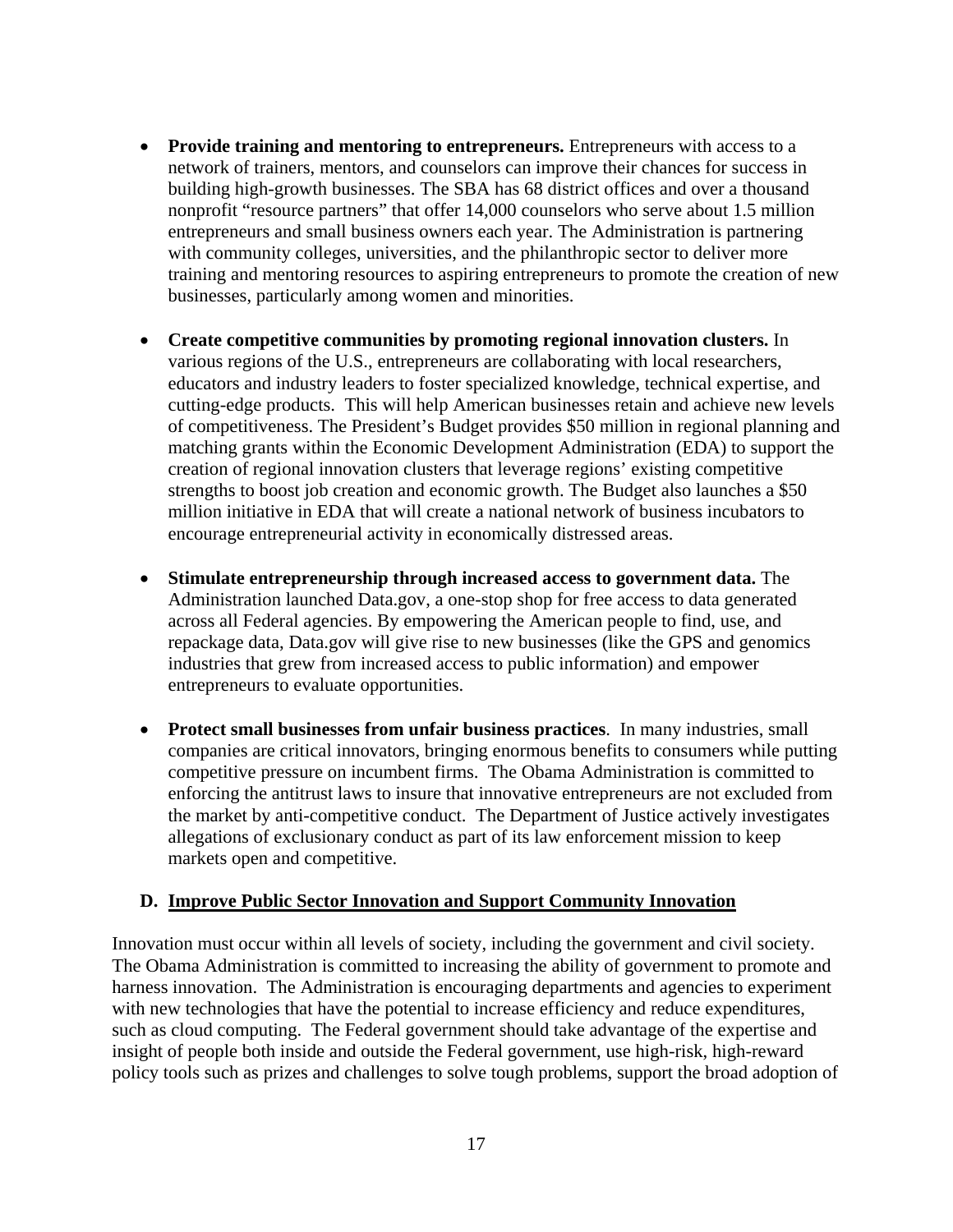community solutions that work, and form high-impact collaborations with researchers, the private sector, and civil society.

- between the Government and private institutions. **Make the government more transparent, participatory, and collaborative.** On his first day in office, the President signed the Memorandum on Transparency and Open Government, thereby placing government accountability and civic engagement at the forefront of the Administration's governing philosophy. The President's Memorandum urged agencies to promote three principles for bringing innovation to government: transparency, participation, and collaboration. Transparency promotes accountability by providing citizens with information about what their Government is doing. Public participation in decision-making strengthens democracy and ensures that Government makes policies with the benefit of information that is widely dispersed in society. Collaboration improves the effectiveness of Government by encouraging cooperation and knowledge-sharing within the Federal Government, across levels of Government and
- **Promote Open Government**. The Administration created the White House Open Government Initiative to coordinate Open Government policy, projects, and design technology platforms that foster openness across the Executive branch. The Initiative has achieved many important milestones, including:
	- o Publishing government data online to make it easy for anyone to remix and reuse, thus involving the American people in the development of public policy,
	- Challenging thousands of Federal employees to propose ideas for slashing the o time required to process veterans' disability benefits,
	- Releasing information on Executive branch personnel and salaries, and o
	- Launching the IT dashboard, a one-stop clearinghouse of information that allows o anyone with a web browser to track government spending on technology and hold the government accountable.
- **Use innovation to improve government programs.** President Obama is committed to using novel techniques and research support to improve the efficiency and effectiveness of government programs. For example, the Recovery Act includes a \$7 billion fund to incentivize innovative reforms in states' Unemployment Insurance programs. States that use the most recent wage data and commit to cover more groups of job seekers get rewarded with higher payments. Already 32 states have qualified, and of these 24 of them changed their laws to do so. Another example is support for patient-centered health research in the Recovery Act. This research will lead to higher quality and more effective ways to deliver healthcare. The results will stimulate action across the health system to incorporate these findings into programs.
- **Commit White House Resources to scaling and promoting community innovations**. The President created the White House Office of Social Innovation and Civic Participation to grow the marketplace for community innovations and provide the technology and tools for greater civic participation to help tackle our nation's toughest problems. The office will build upon efforts across the agencies, such as the Department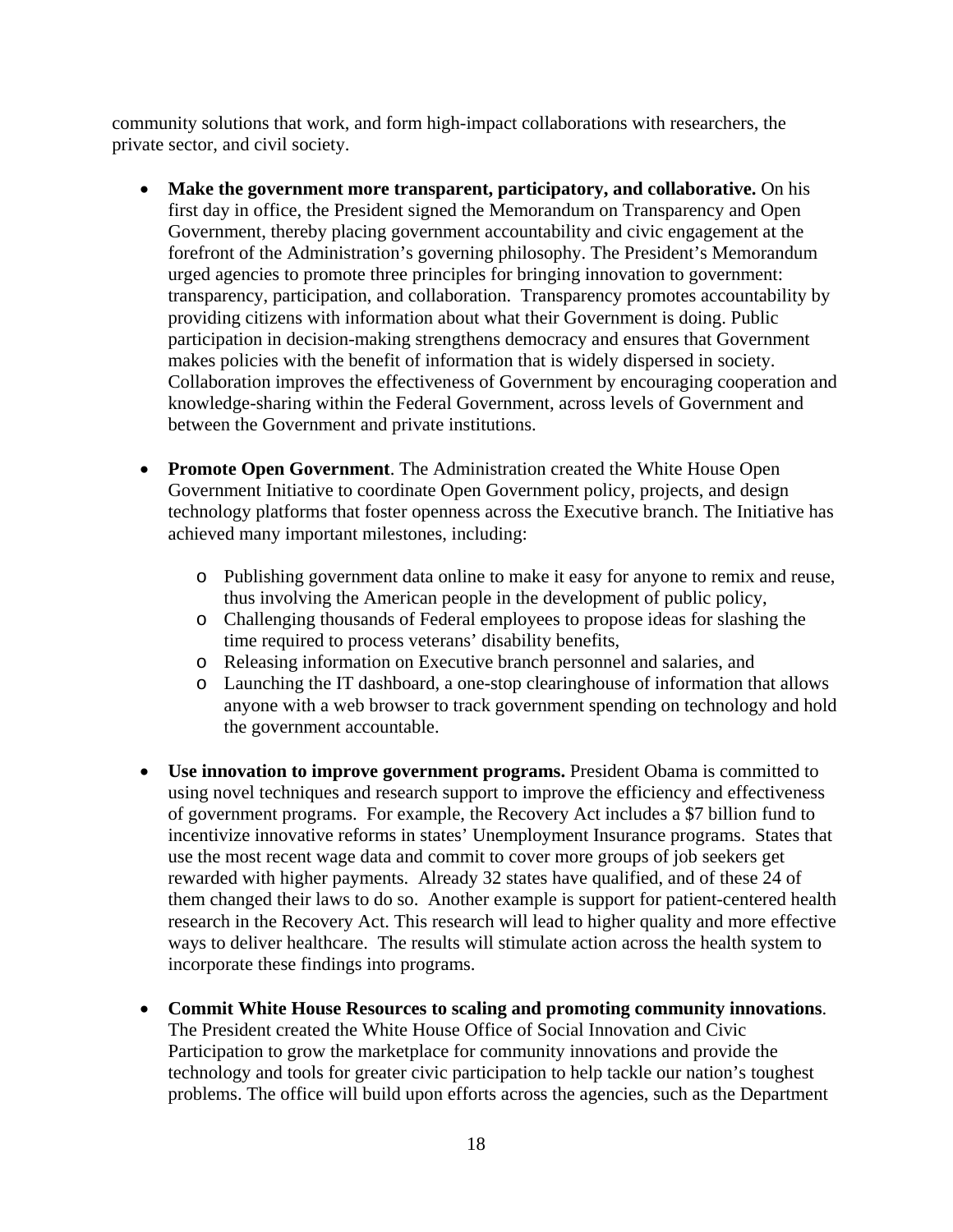of Education's \$650 million Invest in Innovation (i3) Fund, to create new models of Federal grant-making that focus on encouraging, testing and scaling the most promising ideas and programs. The office uses its convening power to coordinate and partner with citizens, philanthropists, and the private sector to create a supportive environment for ongoing innovations in communities. Part of the effort will include using innovative tools such as prizes and challenges. The President's Budget includes \$50 million in seed capital for the nation's first Social Innovation Fund, which will identify the most promising, results-oriented non-profit programs and provide the capital needed to replicate their success in communities around the country.

### **3. CATALYZE BREAKTHROUGHS FOR NATIONAL PRIORITIES**

### **A. Unleash a Clean Energy Revolution**

President Obama is committed to U.S. leadership in the new clean energy economy of the future. The Administration's investments will put American innovators ahead of the curve, creating new jobs in cutting edge industries while tackling the threat posed by climate change.

- **Double the nation's supply of renewable energy in the next three years.** The President has set a goal to double the generation of renewable energy in the next three years, unleashing a wave of innovation in the clean energy industries of the future. To accomplish this vision, the Recovery Act included billions of dollars to support loan guarantees and the extension of the Production Tax Credit for electricity production from renewable energy sources, leveraging tens of billions of dollars in private investment. The Recovery Act and the President's 2010 Budget also include significant increases for renewable energy technology R&D. In addition, the President pursued regulatory reform to ease the transition to a clean energy economy. In April the Department of the Interior released final regulations that will govern the development of renewable energy in offshore waters. These rules will enable our Nation to tap into the ocean's vast sustainable resources to generate clean, green energy in an environmentally sound and safe manner.
- **Promote energy efficient industries.** The Recovery Act and national energy policy will generate a proliferation of new technologies, processes, and jobs relating to improving energy efficiency. The Recovery Act alone provided \$5 billion in funding for weatherization assistance to low-income residents, \$4.5 billion for greening Federal buildings, and \$6.3 billion for state and local government renewable energy and energy efficiency and conservation efforts.
- **Invest in Clean energy innovation**. The President has proposed a 10 year, \$150 billion investment in the research, development and demonstration of clean energy technologies, such as solar, wind, green buildings, efficient lighting, next-generation biofuels, proliferation-resistant nuclear reactors, energy storage, and carbon capture and storage.
- **Enact a cap-and-trade program to curb oil dependence and greenhouse gas emissions while spurring renewable energy technologies.** President Obama supports a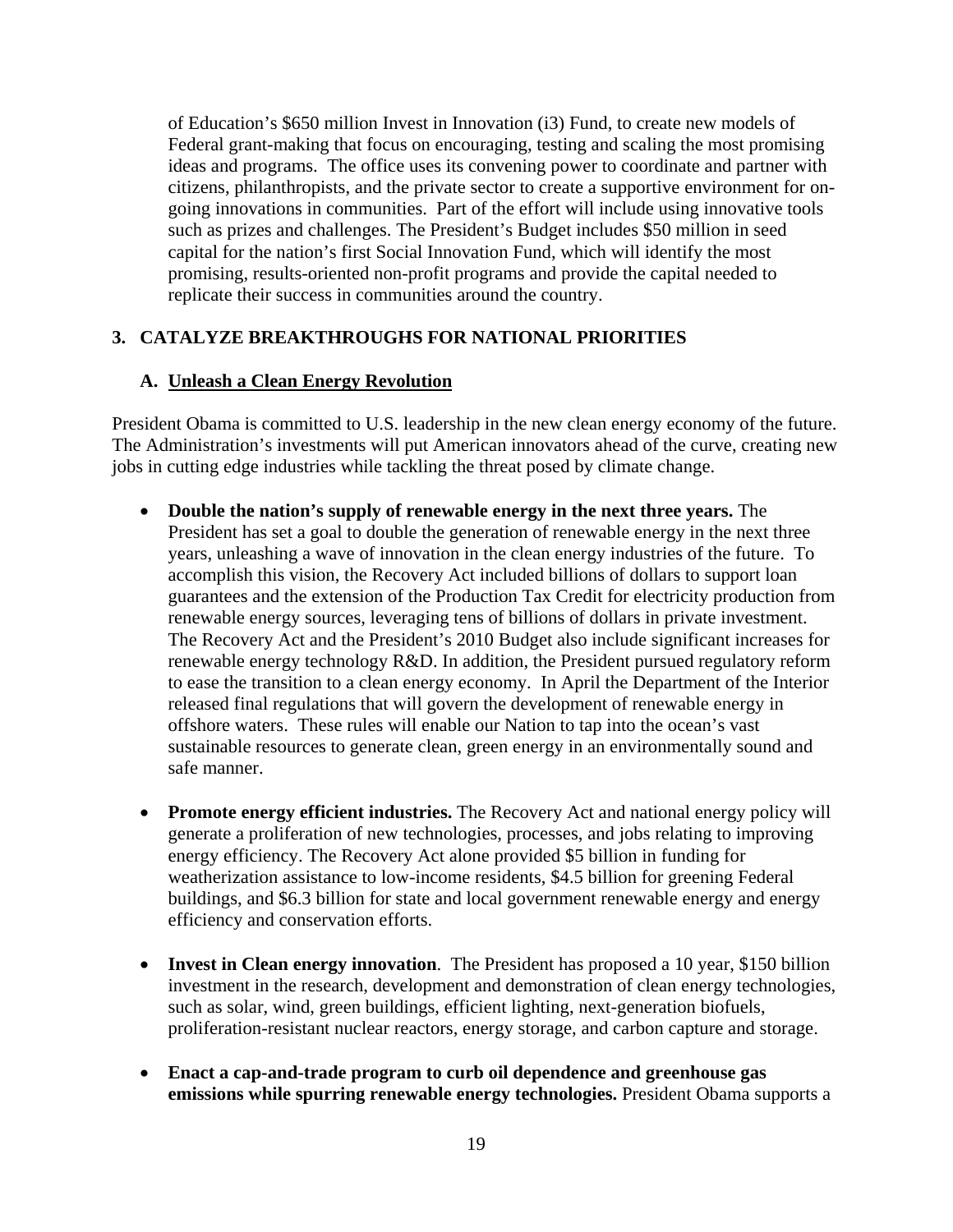comprehensive cap-and-trade program that will provide a clear signal that the current energy mix is unacceptable and that low-carbon energy sources are the way of the future. The program will provide the certainty necessary for businesses to make transformative investments in renewable alternatives and energy efficiency.

 **RE-ENERGYSE the American workforce.** The President has proposed RE-ENERGYSE, a joint educational campaign from the Department of Energy and the National Science Foundation to inspire tens of thousands of young Americans to pursue careers in clean energy. RE-ENERGYSE will support fellowships, interdisciplinary graduate programs, and partnerships between academic institutions and innovative companies to prepare a generation of Americans to meet the energy challenge**.** 

### **B. Support Advanced Vehicle Technologies**

For the sake of our national security, economy, and environment, it is crucial to diversify away from oil as the sole source of transportation fuel. Today, oil accounts for 96 percent of the fuel that powers our country's vehicle fleet. The lack of widespread, affordable alternatives to oil makes us vulnerable to market disruptions and dependent on oil producers. Oil is also responsible for one third of our carbon dioxide emissions and is a significant source of local air pollution, threatening our climate security and the health of our local communities.

The President's strategy is to put the U.S. at the cutting edge of the advanced vehicle technology industry, which will not only reduce our dependence on oil, but will also create jobs, strengthen our manufacturing base, improve the quality of the air we breathe, and offer consumers greater safety, performance, and choice.

 **Make the largest investment in technology for electric vehicles and transportation electrification in U.S. history.** In early August the Administration announced \$2 billion in grants which will catalyze private sector investment to build a globally competitive domestic battery and electric drive component industry. With this support, American factories will produce the lightest, cheapest, longest-lasting, and most powerful vehicle batteries in the world. American batteries and components will power affordable electric cars that can travel over hundred miles on a single charge and offer customers superb performance. These vehicles will be even more attractive thanks to the tax credit of up to \$7,500 offered for electric and plug-in electric vehicles in the Recovery Act.

The Administration is also making a \$400 million holistic investment in transportation electrification as a system. Beyond batteries, vehicles, and components, this includes demonstrating pilot systems that put the pieces together – testing the infrastructure to plug the cars, training the workers to build and service them, and educating the consumers who will buy them. The lessons from these projects will help the private sector more quickly develop profitable electric vehicles that meet the needs of drivers.

 **Deploy up to \$25 billion in loans to support American manufacturing of advanced vehicle technologies.** Through the \$25 billion Advanced Technology Vehicles Manufacturing Loan Program, the Administration is supporting competition within the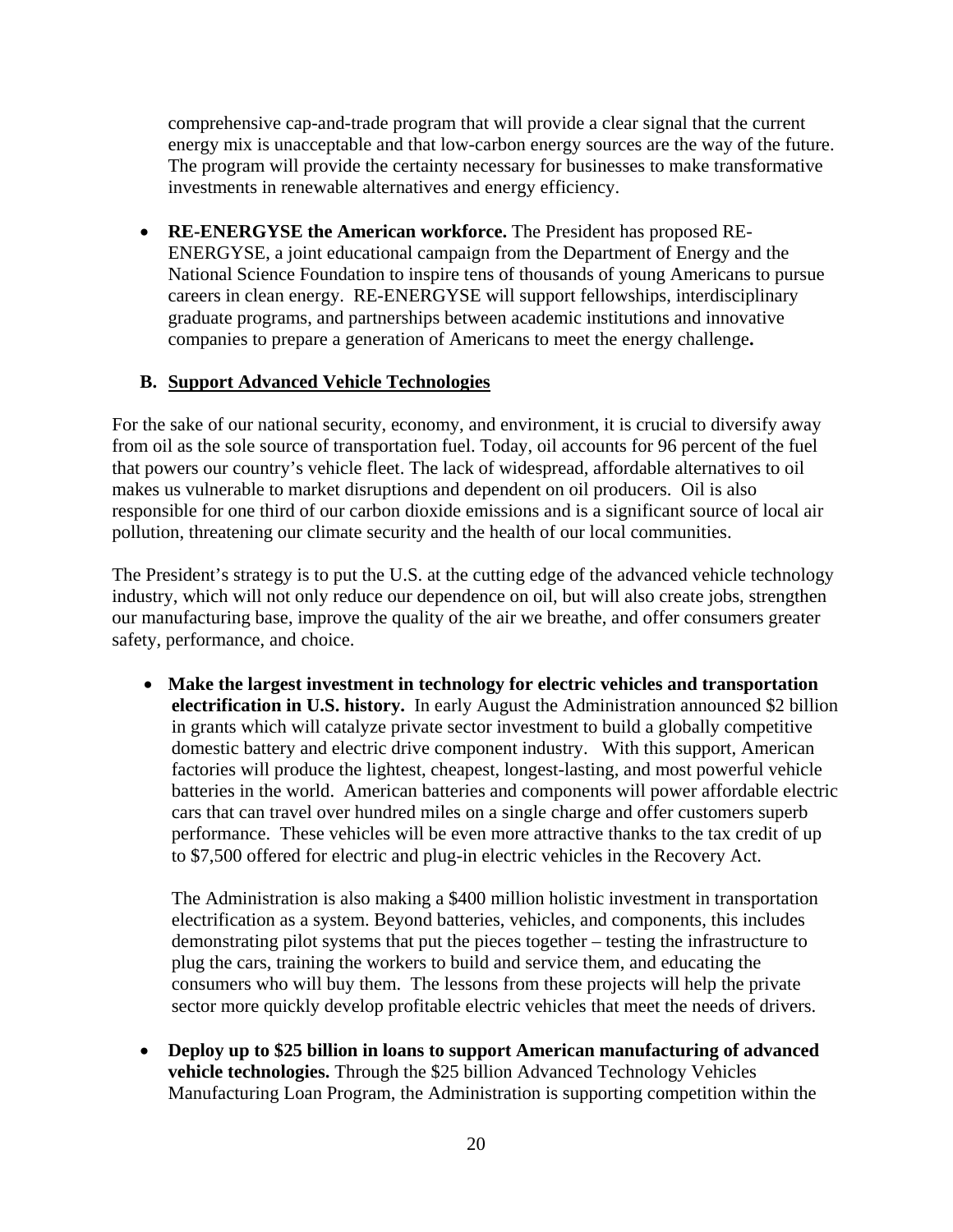marketplace to produce the most cost-effective solutions to reduce oil dependence. The Administration awarded the first \$8 billion in conditional loan commitments in June. These included \$5.9 billion for Ford Motor Company to transform factories across Illinois, Kentucky, Michigan, Missouri, and Ohio to produce 13 more fuel efficient models; \$1.6 billion to Nissan North America, Inc. to retool their Smyrna, Tennessee factory to build advanced electric automobiles and to build an advanced battery manufacturing facility; and \$465 million to Tesla Motors to manufacture electric drive trains and electric vehicles in California. Up to an additional \$17 billion in loans will be made under this program over the next several years.

- **Support the next generation of American biofuels.** The Administration is investing in next generation biofuels that displace oil consumption and reduce greenhouse gas emissions. Through \$800 million in Recovery Act grants as well as up to \$500 million to support loan guarantees, the Administration is accelerating the development of clean technologies like cellulosic and algae-based biofuels –harnessing recent advances in synthetic biology.
- **Improve vehicle fuel efficiency to reduce oil dependence and spark innovation.** In May, President Obama announced a groundbreaking national autos program that put us on a path to adopting uniform Federal standards to regulate both fuel economy and greenhouse gas emissions. The result will be a projected reduction in oil consumption of approximately 1.8 billion barrels over the life of the program and a projected total reduction in greenhouse gas emissions of approximately 950 million metric tons. This landmark policy will spark innovation in more fuel-efficient vehicles, reduce pollution, and promote energy security.

### **C. Drive Innovations in Health Care Technology**

The inefficiencies in our health care system raise costs and reduce the quality of care. New advances in health information technology will increase efficiency while broad reform will free businesses and individuals to innovate and grow.

- **Expand the use of health IT.** Expanded use of advanced health information technology (e.g. electronic medical records, mobile health applications, sensors for monitoring chronic diseases) will help prevent medical errors, improve health care quality, begin to modernize the American health care system and reduce costs. The Recovery Act provides over \$19 billion in investments to modernize health information technology.
- **Renew our commitment to medical research.** The Recovery act included a \$10 billion expansion in health research. This will fund projects such as an initiative to identify all of the genetic changes involved in 20 types of cancer, clinical trials of medicines that could help stop the HIV/AIDS pandemic, the largest infusion of funding to discover the causes and treatment for autism, and using DNA sequencing to discover how to prevent and treat heart, lung, and blood diseases